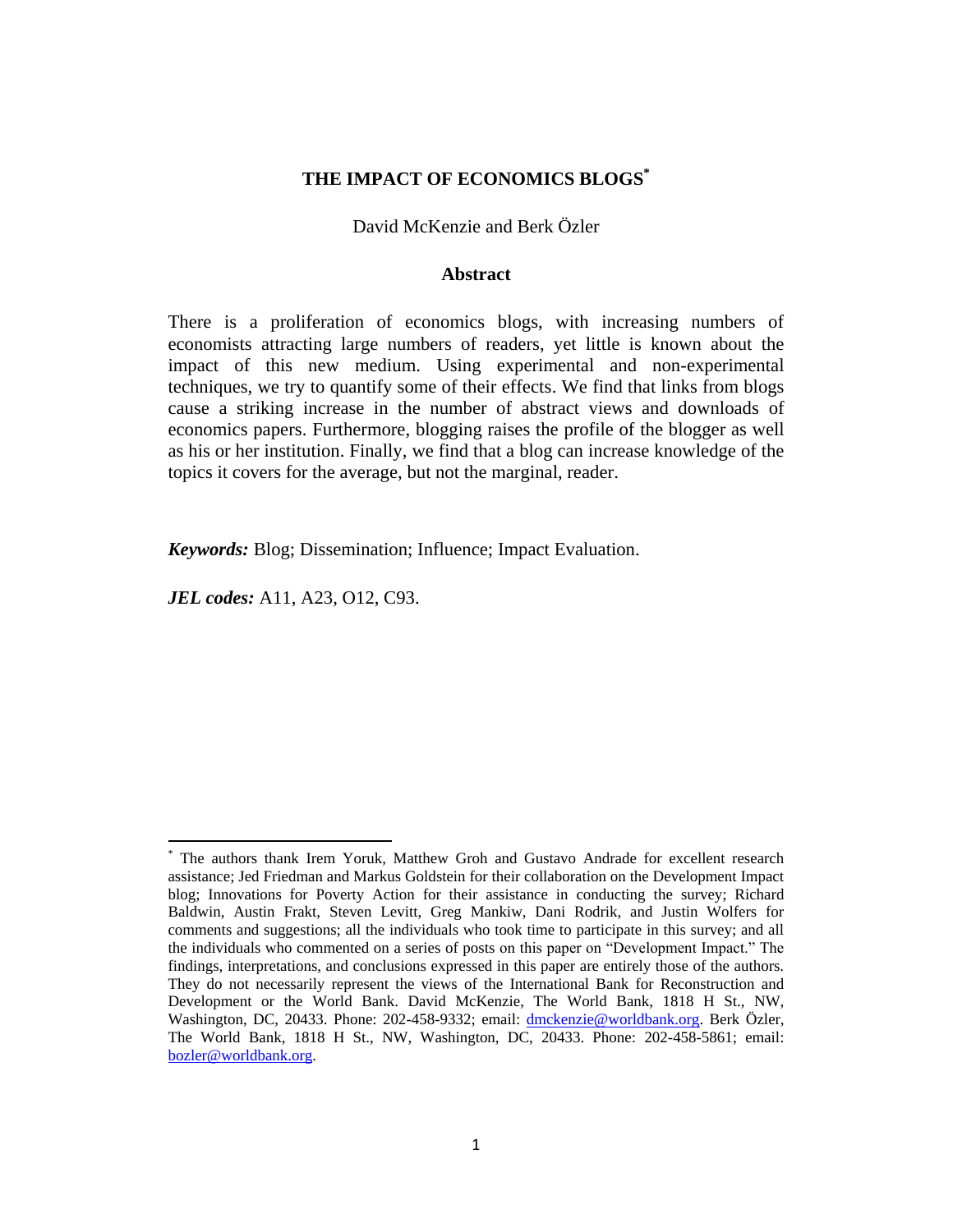## **1. Introduction**

 $\overline{\phantom{a}}$ 

Practically nonexistent a decade ago, blogs by economic scholars have become commonplace since. Economics blogs, such as Freakonomics, Marginal Revolution, Paul Krugman and Greg Mankiw, have built large followings – whether measured by subscriptions in Google Reader or by average daily page views.<sup>1</sup> Cowen (2008) argues that blogs are the main way that the general public consumes economics in a given day and suggests that "…about 400,000 people are reading economics blogs and digesting them" on a daily basis. These blogs not only give their creators an outlet to disseminate their ideas and work immediately in a format that is more accessible, but also enable instant feedback, are easy to share online, and allow the bloggers a personal style rather than the inaccessible format of academic journals (Glenn, 2003; Dunleavy and Gilson 2011).

Our motivation in examining the impact of economics blogs stems from two observations about blogs and questions that arise from these. First, it seems fair to state that "…informing is the core business of blogging." (McKenna and Pole 2008, p. 102) This leads to the question of whether blogs improve the dissemination of research findings and whether their readers are indeed more informed. On the one hand, the large following scholar bloggers have garnered offers the promise that economics blogs may have sizeable effects on the dissemination of economic research and on the knowledge and attitudes of their readers.<sup>2</sup> On the other hand, blogs may fail to cause a significant change in knowledge and attitudes if, as Sunstein (2008) argues, they cause "group polarization" and create "information cocoons."<sup>3</sup> Combined with the possibility that blogging gives scholars the freedom to write about topics outside their area of expertise, this would suggest that impacts of blogs might be negligible.

Second, while blogging (and reading blogs) exacts a non-negligible opportunity cost, revealed preference suggests that there is value in blogs to both the scholars who maintain them (and to the large number of individuals who read them): blogs provide an outlet for ideas and

 $1$  As of July 2011, Paul Krugman had more than 56,000 subscribers in Google Reader, Mankiw more than 40,000, Freakonomics almost 7,000, and Marginal Revolution more than 4,000. Average daily page views for Marginal Revolution was 36,000 and for Mankiw 13,500 in June 2011 according to SiteMeter.

 $2 \text{ In this sense, economics blogs can serve a similar function to traditional media. For example, Phillips et al. (1991),$ taking advantage of a natural experiment, shows that articles in the New England Journal of Medicine that were covered by the New York Times received 73% more citations than control articles during the first year after publication.

<sup>3</sup> Although there is some evidence that polarizing traditional media can affect voter behavior. For example, DellaVigna and Kaplan (2007) find that the introduction of Fox News had an impact on voter turnout, as well as the vote share in Presidential elections between 1996 and 2000.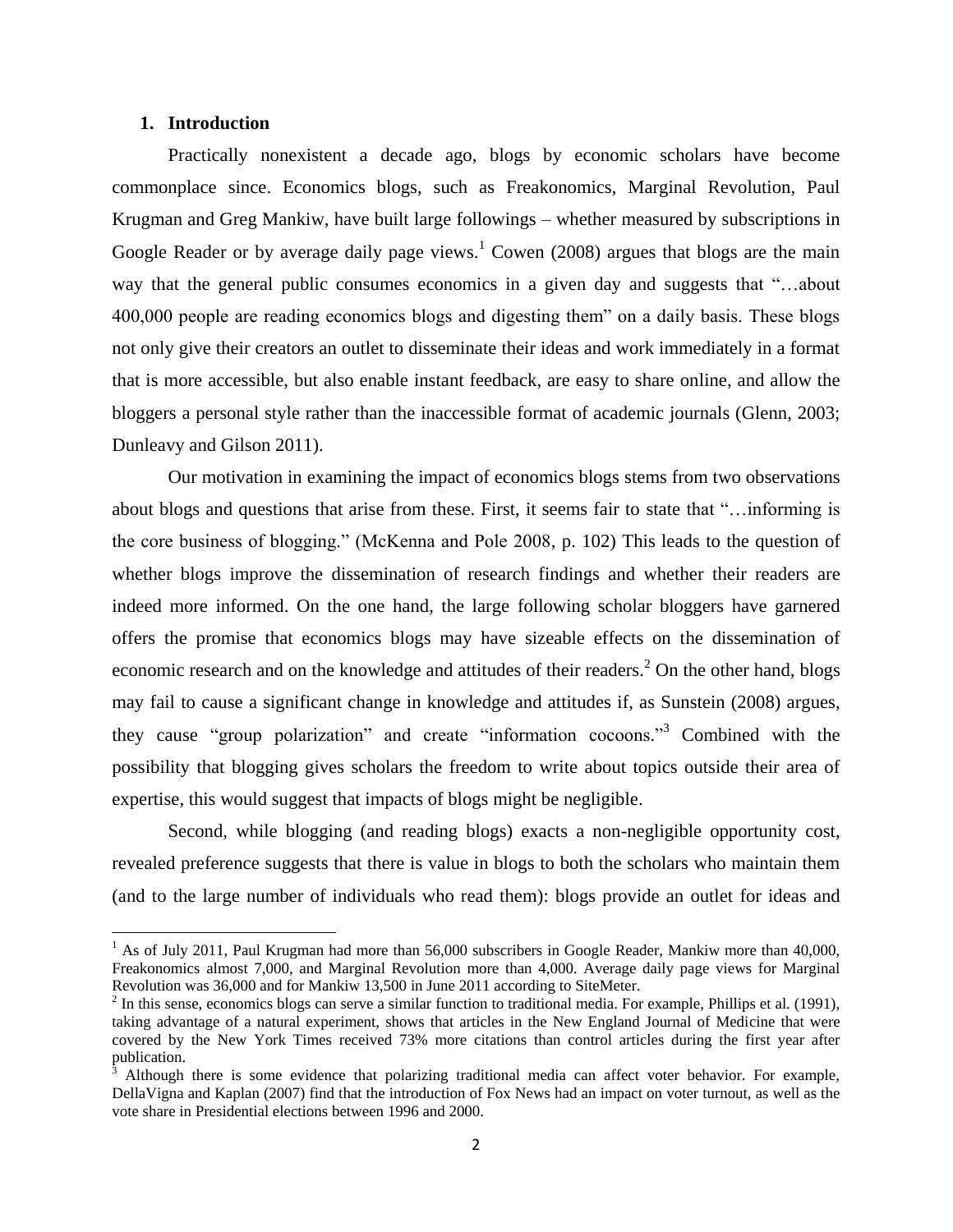observations not suitable for other media; they allow the scholar blogger to sharpen her arguments by having to defend them publicly; they may lead to regular writing gigs or other professional opportunities, etc.<sup>4</sup> Furthermore, blogging by individual scholars may have positive spillover benefits for their institutions. However, there is, to date, no quantitative evidence of such impacts of economics blogs.<sup>5</sup>

This paper aims to answer three questions regarding the impacts of economics blogs. First, do blogs improve dissemination of working papers or journal articles? Second, do they raise the profile of their creators and affiliated institutions? Third, do they cause changes in attitudes among their readers and/or lead to increased knowledge? We conduct event study analysis using download data from the Research Papers in Economics (RePEc) database to answer the first question. To tackle the remaining questions, we use evidence from a recent survey we conducted on the role of blogs in economics, and take advantage of a randomized experiment in which a random sample of the respondents of this survey were encouraged to read a new economics blog.

We find that links to scholarly articles (either publications or working papers) in blogs lead to substantial jumps in their likelihood of being downloaded, with the impact increasing with the popularity of the blog providing the link. Our experiment provided random encouragement to read a new blog produced by four researchers from the World Bank.<sup>6</sup> Using this experiment, we find that the encouragement increased recognition of the bloggers behind this new blog; led to an improvement in the perceived quality of research produced at the World Bank; caused a reduction in perceived censorship; and sparked an increased interest by the survey respondents in working at the World Bank as a researcher. Furthermore, reading the new blog improved awareness of findings from recent studies for the average reader and made them more likely to change how they feel about the effectiveness of a particular intervention, but these effects were not present for the marginal reader who only read the blog due to encouragement. Hence, our paper provides the first quantitative evidence on the benefits of blogs – both for the scholar bloggers and their readers – and presents evidence of positive spillovers for institutions affiliated with these blogs.

 $\overline{\phantom{a}}$ 

 $4$  On how debates with other economists through blogs can lead to the production of new research, see Gans (2012).

<sup>&</sup>lt;sup>5</sup> For a nice theoretical exposition of the economics of blogging, particularly the costs and benefits from the perspectives of both the individual blogger and the society see Ribstein (2006).

 $6 \text{ McKenzie}$  and Özler are two of the four researchers who produce the "Development Impact" blog.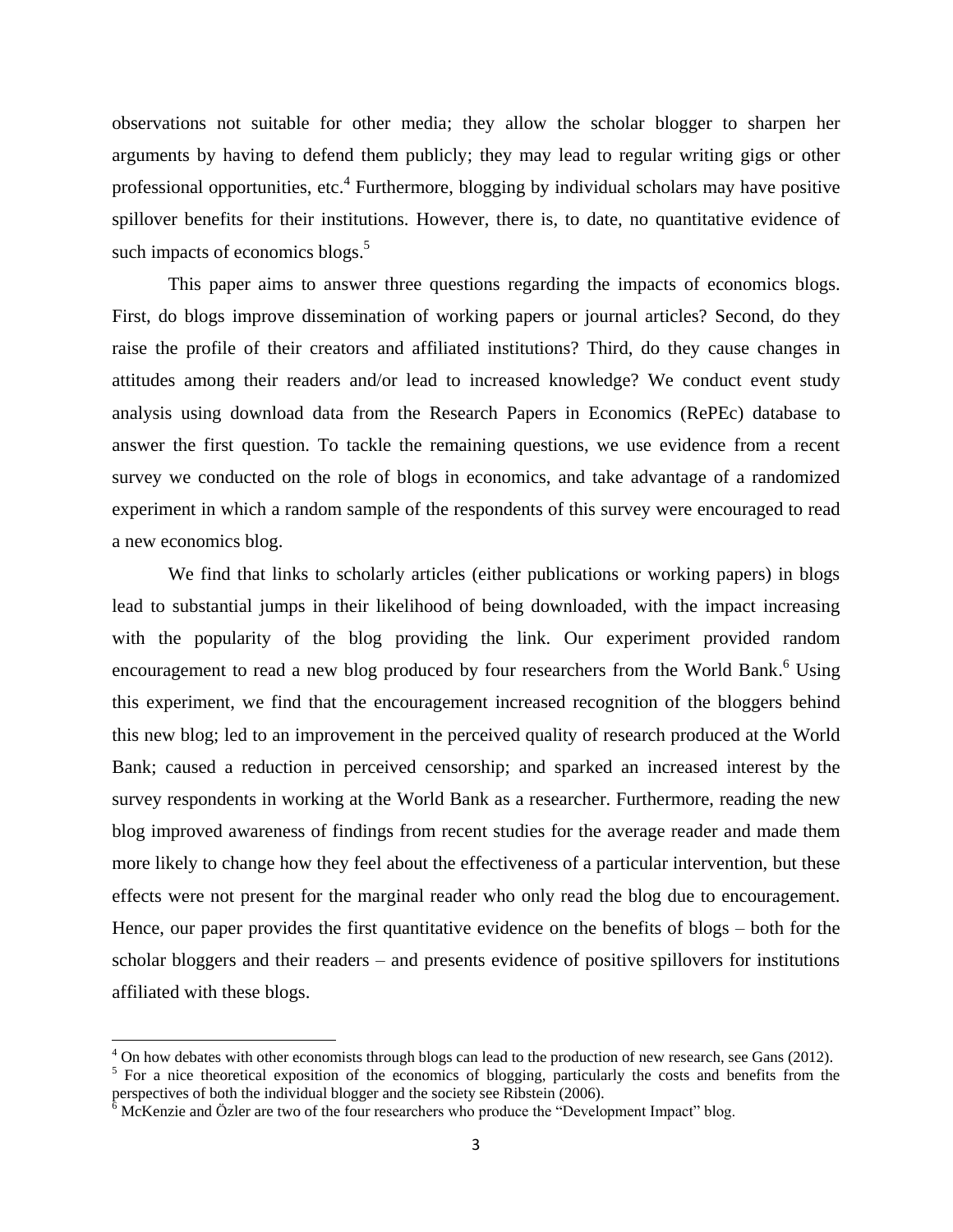The rest of the paper is as follows. Section 2 presents the impacts of blogs on dissemination of economics research using event study analysis. Section 3 uses our new survey data to describe how blogs are used by graduate students in economics, junior faculty, and field workers in development. Section 4 presents impacts of reading a new blog, exploiting the randomized encouragement design. Section 5 concludes.

#### **2. Event Study Analysis of Dissemination Impact**

One of the main purposes of economics blogs is to help better disseminate economic ideas and research: both to other economists and to the broader public. The impact of some of this effort is very hard to measure – for example, many economics blogs have devoted considerable space to discussing public policy issues in the U.S. such as different plans for dealing with budget deficits, but it is difficult to assess how much any one particular blog has influenced this debate. However, one area of research dissemination that is potentially important and can be measured is whether blogging about a research paper leads to more people viewing and downloading that paper.

#### *2.1 Descriptive Figures*

Several economics blogs regularly link to working papers. However, two issues arise in trying to measure the impact of these links on downloads. First, many of these links are to the web pages of the individual authors or to working paper series for which download statistics are not publicly available. To resolve this, we focus our analysis on blog posts which link directly to papers in RePEc. RePEc is the largest database of economics papers, containing over 430,000 working papers and 675,000 journal articles. In 2011 there were over 28 million abstract views and over 8 million downloads of papers from this site. Monthly abstract views and download statistics are publicly available. A second issue arises for links provided from blogs to academic papers when they are first released as working papers. It is harder to form a proper counterfactual in these cases with respect to impact on dissemination, since there are often several avenues of dissemination when papers are first released which might also drive download statistics, and heterogeneity in topics amongst papers would make comparison to other papers in the same series or by the same author not necessarily a good counterfactual.

We therefore focus on blog links to papers in RePEc, which have been out at least several months at the time of a blog posting. Figure 1 provides a particularly striking illustration of the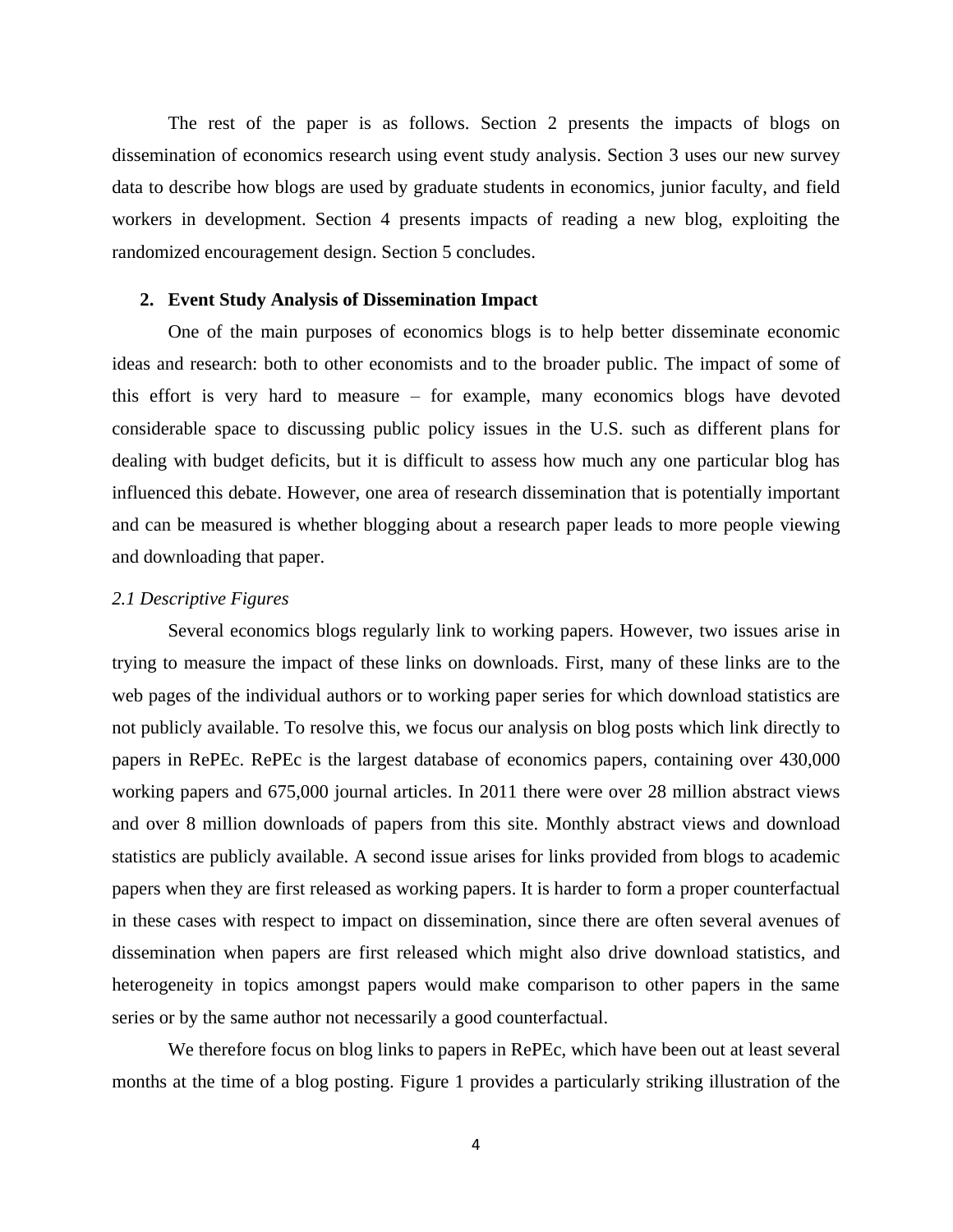phenomenon we wish to measure. Irwin (1997) received an average of 3.4 abstract views and 0.8 downloads per month from the NBER working paper series during 2009. Then on February 16, 2010, Paul Krugman blogged about the paper on his "Conscience of a Liberal" blog, resulting in 940 abstract views and 151 downloads in February 2010.<sup>7</sup> The paper then went back to averaging 5.3 abstract views and 0.8 downloads per month from April 2010 through March 2011.<sup>8</sup>

Similar patterns occur for other blogs. Figure 2 gives the example of Landry et al. (2006), which was averaging 14.4 abstract views and 5.2 downloads per month in the year before Freakonomics blogged about the paper, and then had 1,478 abstract views and 144 downloads in the month the link was provided from Freakonomics. Figure 3 shows abstract views and download statistics for Arai and Thoursie (2006), which averaged only 1.5 abstract views and 0.67 downloads per month in the year before Chris Blattman blogged about the paper, then had 57 abstract views and 11 downloads in the month the paper was linked from his blog.

### *2.2 Formal Estimation*

 $\overline{\phantom{a}}$ 

We systematically searched the 50 most read finance and economics blogs (defined according to one list based on blogs with public traffic  $\log s^9$ ) for links to research papers. Out of this list, only 12 were blogs written by academic economists – the remainder consisted of mostly financial or macro blogs, typically without reference to academic papers. To these 12 blogs, we added the six other blogs that our survey respondents (described below) were most likely to report reading (Aid Watch, Chris Blattman, Economix, Freakonomics, Paul Krugman, and Dani Rodrik). $10$ 

Examining these 18 academic blogs for a period of four months in 2011, we find that the mean (median) number of links to research papers is 8.3 (6) per month. The distribution is highly skewed, with Marginal Revolution and Freakonomics both linking to more than 100 papers over this four month period, whereas seven other blogs (including Greg Mankiw and Dani Rodrik) linked to 10 or fewer papers. Just over half (53%) of the links are to newly released working

 $<sup>7</sup>$  The paper is in the NBER working paper series, which is gated (requiring payment) to readers from institutions</sup> which do not subscribe to the NBER series, limiting downloads.

<sup>&</sup>lt;sup>8</sup> This pattern is similar to what is known as the "Slashdot effect" [\(http://en.wikipedia.org/wiki/Slashdot\\_effect\)](http://en.wikipedia.org/wiki/Slashdot_effect) which is used to describe the spike in web traffic that occurs when a popular website links to a smaller site. However, our work is the first we are aware of to show that this also occurs for downloads of research papers following links from blogs.

<sup>&</sup>lt;sup>9</sup> <http://www.gongol.com/lists/bizeconsites/> [March 2011 data, accessed August 2011].

<sup>&</sup>lt;sup>10</sup> Using other sources of data on the daily page views for these six additional blogs, we find that each of them would appear in the list of top 50 business and economics websites if their traffic levels were also publicly available in the same format as used by gongol.com.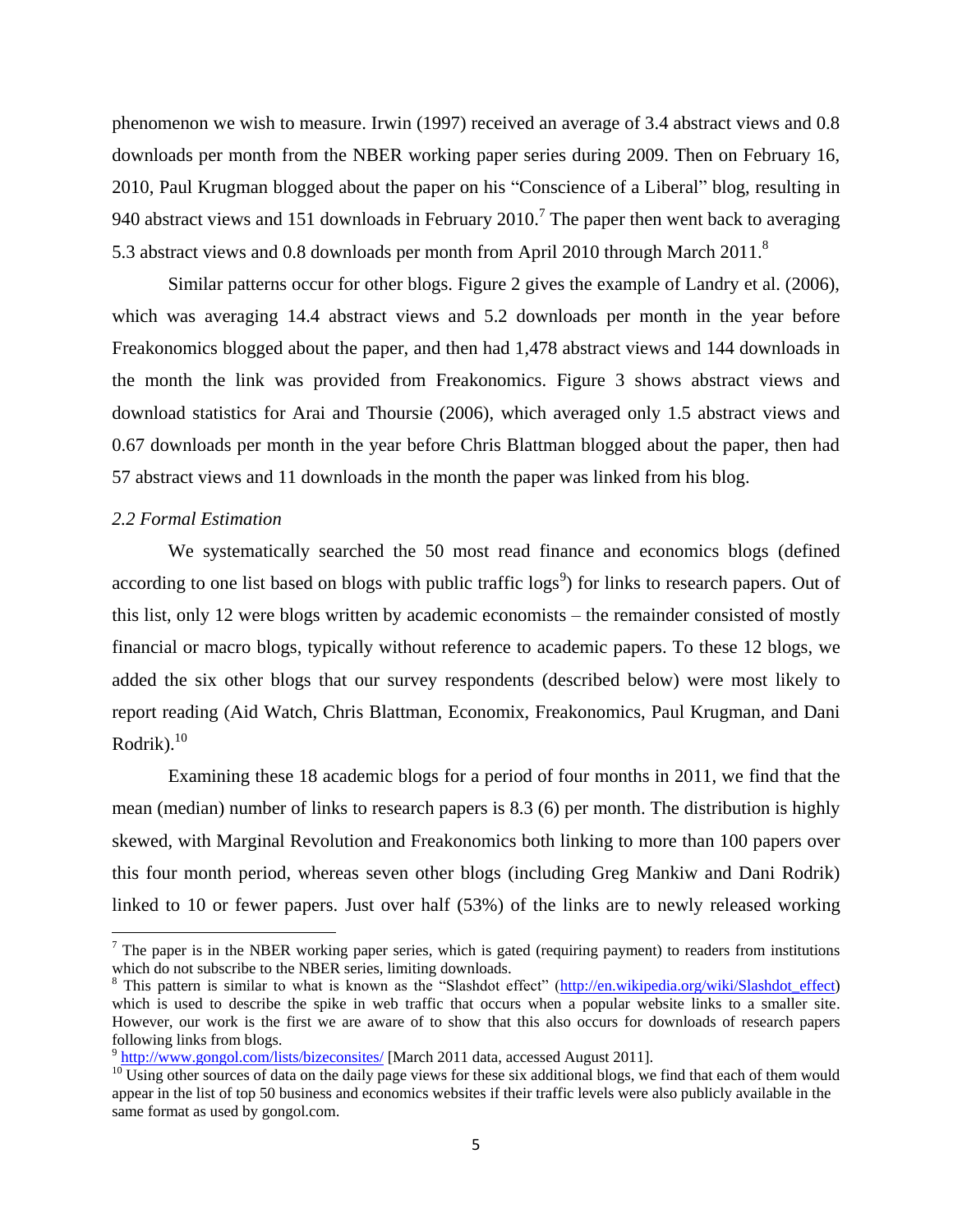papers or journal articles (within three months of being released), typically going directly to the working paper series, journal website, or the author's personal webpage. As mentioned above, we exclude links to recently released papers from our analysis due to the fact that identification of the impact of blogs on their dissemination is problematic.

Out of remaining links to papers that were released at least three months before the date of the link, half of them are directly to author's web pages, with another 22% to JSTOR or to journal websites. The NBER working paper series (10%) and RePEc (6%) together account for another 16% with the remainder distributed across a range of sources, including SSRN and other working paper series. Out of these sources, RePEc is the only one with publicly available abstract view and download data, so we use these data for our main analysis. Nevertheless, as we describe below, we also carry out robustness analysis using download data obtained privately from the NBER.

In our main analysis, we include abstract view and download data for papers for which there was a direct link to the RePEc database from one of these 18 blogs, and which had been published at least three months before the link appeared. We excluded blogs which only linked to one or two working papers at most.<sup>11</sup> This resulted in a database of 107 research papers linked from one of eight blogs during a period of four and a half years spanning January 2007 through June 2011: Aid Watch, Baseline Scenario, Chris Blattman, Economix, Freakonomics, Marginal Revolution, Overcoming Bias, and Paul Krugman.<sup>12</sup> We use this database to formally test for whether blogging about a paper increases its abstract views and downloads through event study analysis.

The RePEc statistics are available at a monthly frequency, and so for each paper *i* which is blogged about, we define  $t=0$  in the month in which the blog entry occurred,  $t=-1$  in the month before,  $t=+1$  in the month after, etc. We then estimate the impact of blog *s* linking to a paper using the following regression:

 $11$  There also seem to be spikes for these other blogs. For example, the blog Angry Bear linked to a paper which had abstract views jump from 3 to 150, and downloads from 0 to 40 comparing the month before to month of blogging.

 $\overline{a}$ 

 $12$  There is a perception that papers with flashy findings or that are "Freakonomics-like" in applying economic analysis to issues that appeal to a broader audience are more likely to be discussed in blogs. While this might be the case for papers that are discussed and linked immediately upon release, the papers in our sample are blogged about several months or years after their initial release dates and are comprised of a broad range of macro, labor and development papers. It also seems clear that pure theory or econometrics papers are much less likely to be blogged about.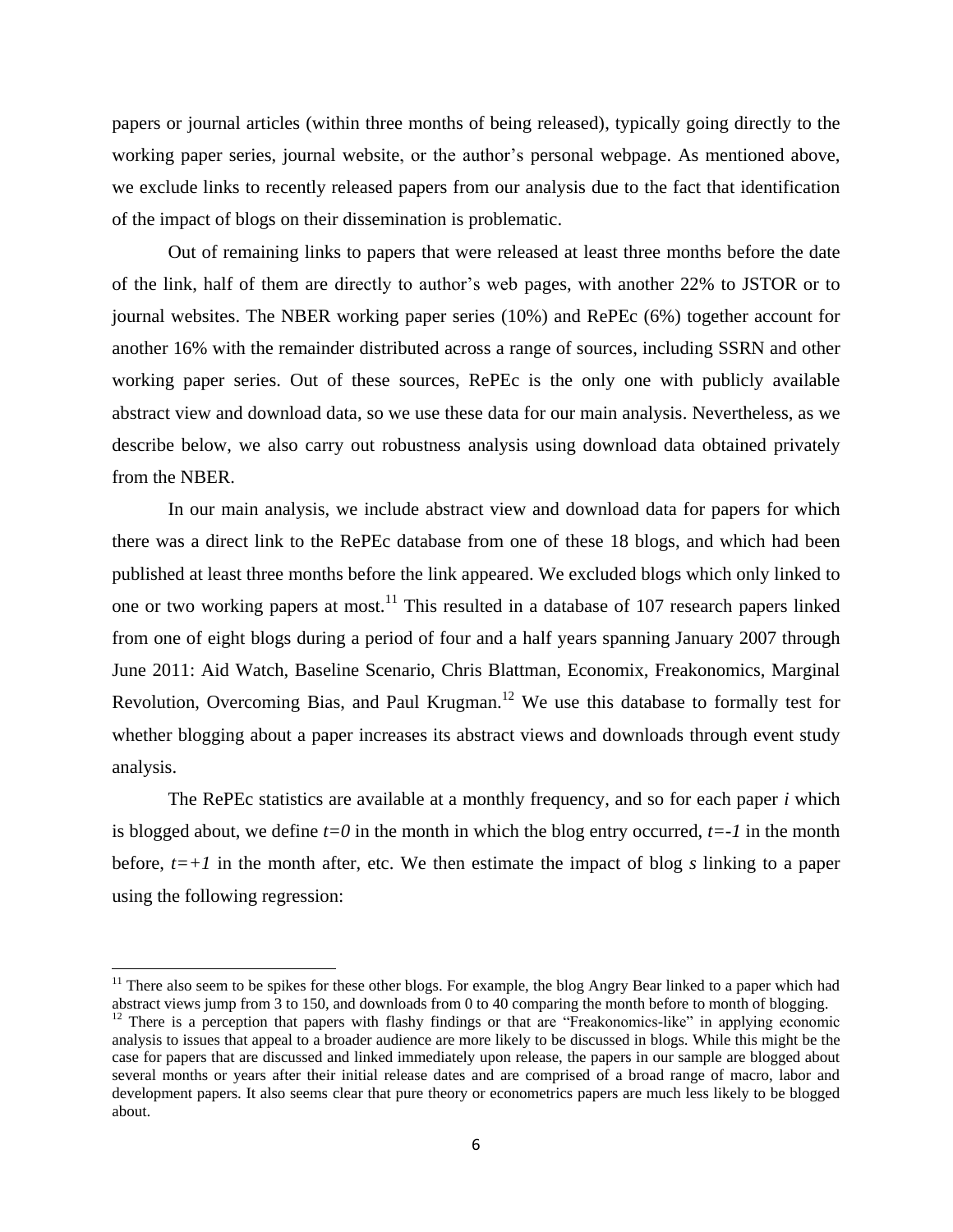$$
Abstract \n
$$
Abstract \n
$$
y_{i,t} = \alpha_i + \sum_{s=1}^{8} \beta_s \n
$$
B \log_{i,t} + \sum_{s=1}^{8} \gamma_s \n
$$
B \log_{i,t-1} + \sum_{s=1}^{8} \delta_s \n
$$
B \log_{i,t+1} + \varepsilon_{i,t} \quad (1)
$$
$$
$$
$$
$$
$$

 $B\log_{1,t}$  is a dummy variable which takes value one if the paper is blogged about in time period *t*,  $\beta_s$  is our coefficient of interest, measuring the increase in abstract views in the month of blog *s* blogging compared to the paper-specific average, and  $\gamma_s$  allows for a one-month lagged effect which may arise particularly for blog posts towards the end of the month. We include paper-specific fixed effects  $(\alpha_i)$ , Error terms are clustered at the paper level, which allows for serial dependence and assumes independence across papers. The corresponding equation is likewise estimated for paper downloads.

Equation (1) is known as the constant mean model in event study analysis (Campbell et al. 1997). A first threat to this assumption is if abstract views or downloads are trending over time. Paper view statistics appear to trend downwards over the first couple of months of release of the typical paper, but otherwise seem reasonably stable. Excluding access statistics for papers which are blogged about during the first two months after publication should therefore alleviate this concern. Nevertheless, for robustness we also re-estimate equation (1) after adding paperspecific linear time trends.

A second concern is that of reverse causation, with bloggers blogging about a paper because people have suddenly started downloading it and talking about it. The inclusion of the lead term  $B\log_{i,t+1}$  allows us to test whether  $\delta = 0$ , and thereby rule out the case that a paper which attracts a lot of attention in month *t* gets blogged about in month  $t+1$ . A related concern is that a particular paper attracts a lot of attention for some unrelated reason in month *t*, resulting in a simultaneous increase in interest in the paper and in blog entries about the paper. If this were the case, we should see the same paper being blogged about on multiple blogs. This is likely to be an issue when looking at papers which are just released, but is much less of a concern for older papers. There are only two occasions where this occurred in our sample. The first is multiple blog entries pointing to Mortensen and Pissarides (1994) in October 2010, when they were awarded the Nobel Prize. The second case is Rockey (2009), which was blogged about by Marginal Revolution on June 26, 2010, and then picked up (with acknowledgement to Marginal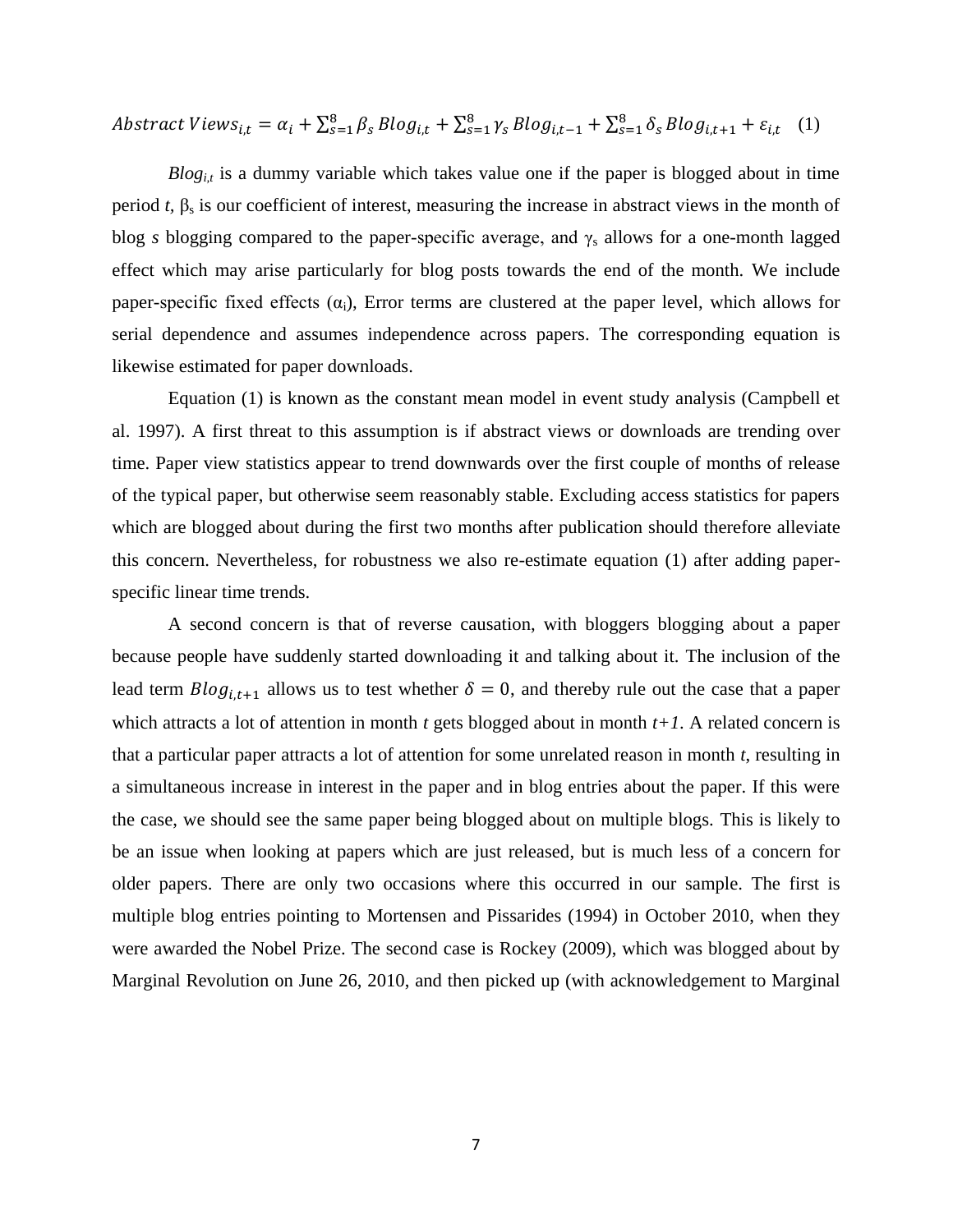Revolution) in a Freakonomics blog post on July 8,  $2010$ <sup>13</sup> We exclude the first case, and code the second case as having been blogged about in both June and July 2010.

In our baseline specification we estimate equation (1) using monthly data up to 2 years on either side of the month of the link from a blog. We then examine robustness by narrowing the window to  $\pm 1$  year and to  $\pm 6$  months.

## *2.3. Results*

 $\overline{a}$ 

Table 1 shows the results of estimating equation (1). We see large and significant impacts of blogging on both paper abstract views and paper downloads in the month in which the paper is blogged about. There are also some significant, but smaller, impacts on these access statistics in the month after the paper is blogged about. The lead terms are all small, and in all but one case, insignificant.<sup>14</sup> These results are consistent with the graphical illustrations seen in Figures 1-3, and show a big spike in abstract views and download of papers in the month they are discussed in one of these blogs.

To place the impacts in perspective, it is useful to first compare them to the download and abstract numbers for an average NBER working paper from RePEc: 10.3 abstract views per month and 4.2 downloads per month in months 3-14 after release. A blog post on Chris Blattman or Aid Watch is thus equivalent to an extra 7-9 months of abstract views, and 4-6 months of downloads. The impacts of Freakonomics, Marginal Revolution and Paul Krugman are even larger – with the abstract view impact of 300-470 equivalent to 3 or more years of regular views, and the download impact of 33-100 downloads equivalent to 8 months to 2 years of regular downloads.

Exact and consistent data across all the blogs in our list are not available, but the data which are available suggest that the most-read blogs have significantly lower click-through rates than the more research-focused niche blogs. Marginal Revolution and Freakonomics are both estimated to have approximately 35,000-40,000 page views and 25,000 unique visits per day. This suggests a click-through rate of only 1-2 percent for abstract reads and 0.1-0.4 percent for

<sup>&</sup>lt;sup>13</sup> This custom in blogging to acknowledge when the blogger has come across a paper while reading another blog (via the syntax "hat tip", "heard through", or H/T in short for either) also makes us confident that these papers weren't linked from our sample of blogs as a result of the bloggers reading about these papers on other blogs not included in our sample (such as blogs by non-scholars that occasionally reference research papers, like Ezra Klein, Andrew Sullivan, or and Megan McArdle). Again this would be more of an issue for recently released papers.

<sup>&</sup>lt;sup>14</sup> The exception is on downloads for Freakonomics, and arises from the case mentioned above, in which it blogged about a paper the month after Marginal Revolution had. Excluding this paper reduces the Freakonomics lead term download coefficient to 2.5 with p=0.17 in column 5.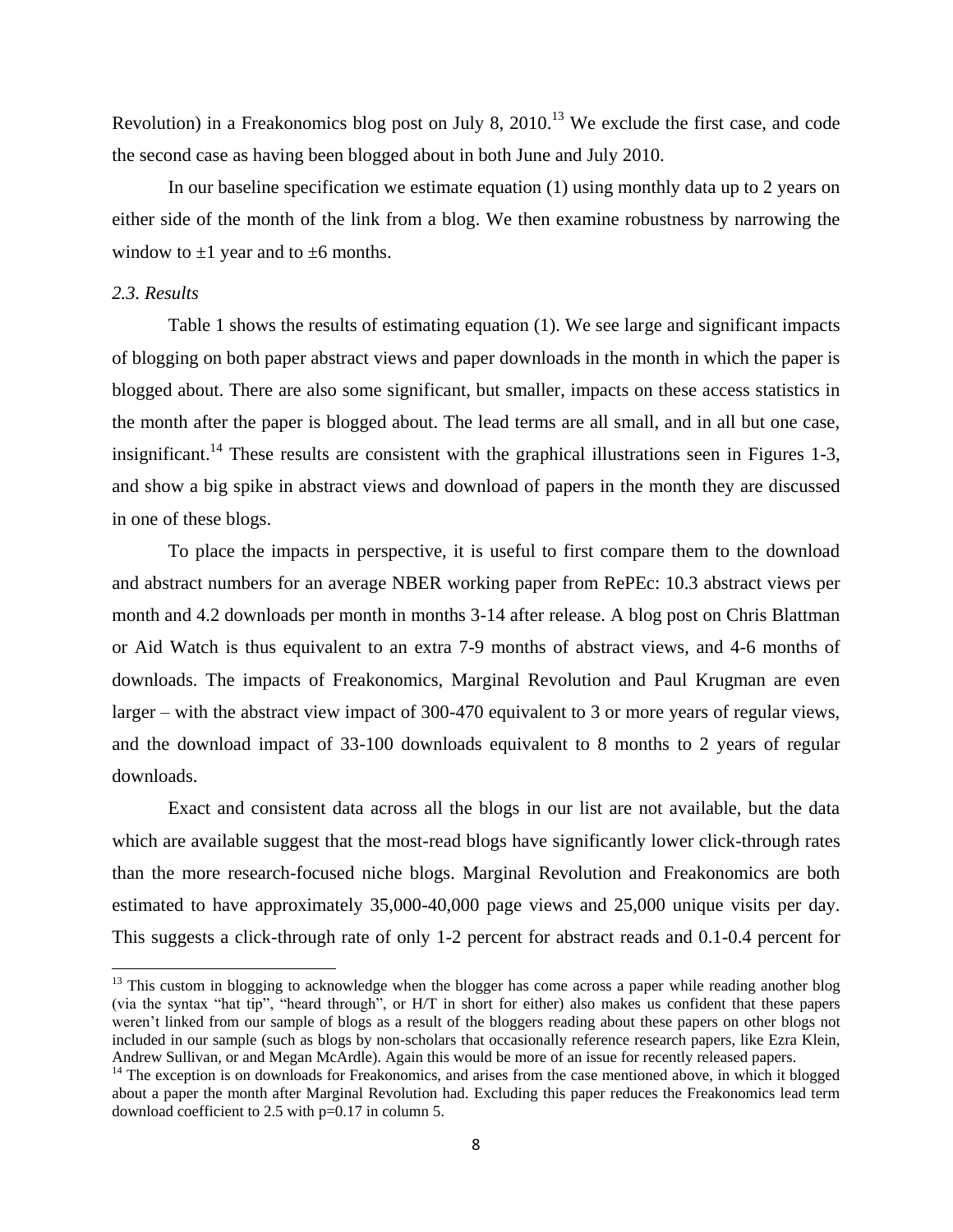downloads. Baseline Scenario has 6,800 page views and 5,000 visits per day, and Overcoming Bias 4,000 page views and 2,700 visits. This suggests a click-through rate of 3-4 percent for abstract views and 0.7 percent for downloads. Chris Blattman's blog is estimated to have approximately 2,200 page views per day, suggesting a click-through rate of 4.3 percent for abstract reads and 1.1 percent for downloads.<sup>15</sup> This seems consistent with the intuition that as an academic's blog expands readership to a larger and larger audience, the additional readers are less likely to be interested in reading academic papers.

We note that the estimates in Table 1 show the average impacts of links from these blogs. In practice, there appears to be considerable heterogeneity in the spike in blog traffic caused by a particular blog. For example, just taking the difference in abstract views in the month of the link compared to the mean abstract views over the months before the paper was discussed gives a range of  $+33$  to  $+2908$  over the 31 papers linked by Marginal Revolution in our sample (25<sup>th</sup>) percentile to  $75<sup>th</sup>$  percentile range is 69 to 314). It is likely the size of the increase reflects a combination of the interest in the topic to the general blog reader, and the manner in which the blog links to the paper (e.g. full post about a paper vs. a single line link; positive, neutral or negative link, etc.). Unfortunately the data in our sample are not suitable to explore this phenomenon systematically.

Finally, we do not believe there is any reason to think that the impacts of linking to papers in RePEc are likely to be different than linking to papers in a working paper series or in an author's own webpage. Nonetheless, as a robustness check, we requested access statistics from the NBER and SSRN. SSRN does not provide monthly data for abstract views or downloads. The NBER noted their data are not normally set up to be reported in this manner and don't capture abstract views, but, in response to our request, agreed to extract paper download data for a small number of papers. We requested monthly download data for each NBER paper that had been published at least six months before a link was provided from a blog post in Marginal Revolution, Paul Krugman, Baseline Scenario or Freakonomics between July, 2009 and April, 2011.<sup>16</sup> Appendix Table 1 estimates equation (1) on these data and shows similar

 $\overline{\phantom{a}}$ 

<sup>&</sup>lt;sup>15</sup> Blog traffic statistics from http://www.gongol.com/lists/bizeconsites/ [accessed March 2011 rankings on July 28, 2011]; Marginal Revolution and Freakonomics traffic data from SiteMeter; and [www.websitevalue.us.](http://www.websitevalue.us/) Chris Blattman traffic statistics based on a blog posting in which he said he had 800,000 page views in 2010.

<sup>&</sup>lt;sup>16</sup> We thank Jean Roth of the NBER for her help in providing these data. We chose these blogs (and Chris Blattman's, which didn't link to an NBER paper published at least six months earlier during this period) to examine because they are the ones with the highest impact in our RePEc sample.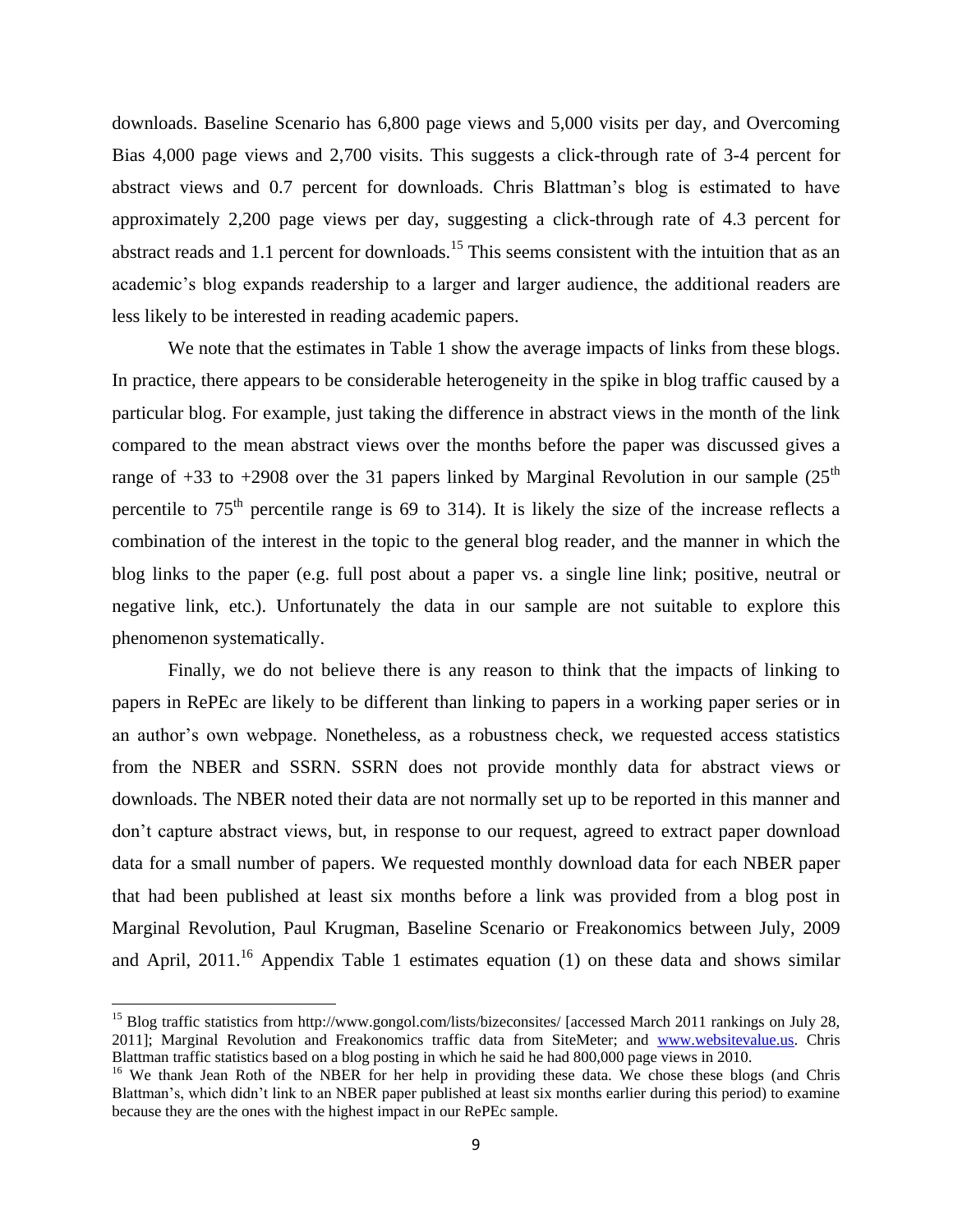impacts to those in Table  $1 - a$  link by Paul Krugman leads to an increase of 235 downloads, while links from Marginal Revolution and Baseline Scenario cause an increase of 43-46 downloads.<sup>17</sup> The confidence intervals for these point estimates overlap with those for the impacts of these same blogs in Table 1.

### **3. Survey Data from Development Economists**

In order to explore in more detail how potential readers use blogs, in February 2011 we conducted surveys of several potential readership groups for blogs about development economics issues. Development economics is a useful area to examine for several reasons. First, it is a field in which a mixture of academic and less academic potential audiences can be identified. Secondly, since only about the half the readers of development and aid blogs live in the United States<sup>18</sup>, it opens up the possibility of considering readers in a range of different countries. Finally, from a practical standpoint, our own contacts and work in this field made it easy to identify potential survey participants and is likely to have increased response rates.

### *3.1 Sample frames and response rates*

 $\overline{\phantom{a}}$ 

The first group we identified consists of students in Ph.D. and Masters Programs in economics who are studying development economics. We contacted development economics faculty at 48 institutions in the U.S. and abroad and asked them to forward an invitation to their graduate students to participate online in our survey. This faculty list was comprised of members of the organization BREAD who teach development at a school with a Ph.D. or Masters Program, as well as additional faculty who, through personal contacts, we knew to teach development at this level. Students were told that the purpose of the survey was to find out how the next generation of development economists find out about new studies in development economics, and about the role of social media such as blogs in these surveys. They were told that the first 100 individuals to reply would receive a copy of one of two new popular press books on development, as would a random drawing of other respondents. A total of 405 Ph.D. students and 181 Masters students not in Ph.D. programs completed the survey. Faculty were asked to tell us how many students they had sent the invitation to, and based on these responses, we estimate that the survey response rate was at least 60 percent of those who received invitations, which is

 $17$  Freakonomics is omitted since there is only one NBER paper linked to during this time.

 $18$  This is according to the Smart Aid survey [\(http://findwhatworks.wordpress.com/2011/09/19/blog-survey-findings-](http://findwhatworks.wordpress.com/2011/09/19/blog-survey-findings-2-demographics-and-professional-status/)[2-demographics-and-professional-status/\)](http://findwhatworks.wordpress.com/2011/09/19/blog-survey-findings-2-demographics-and-professional-status/).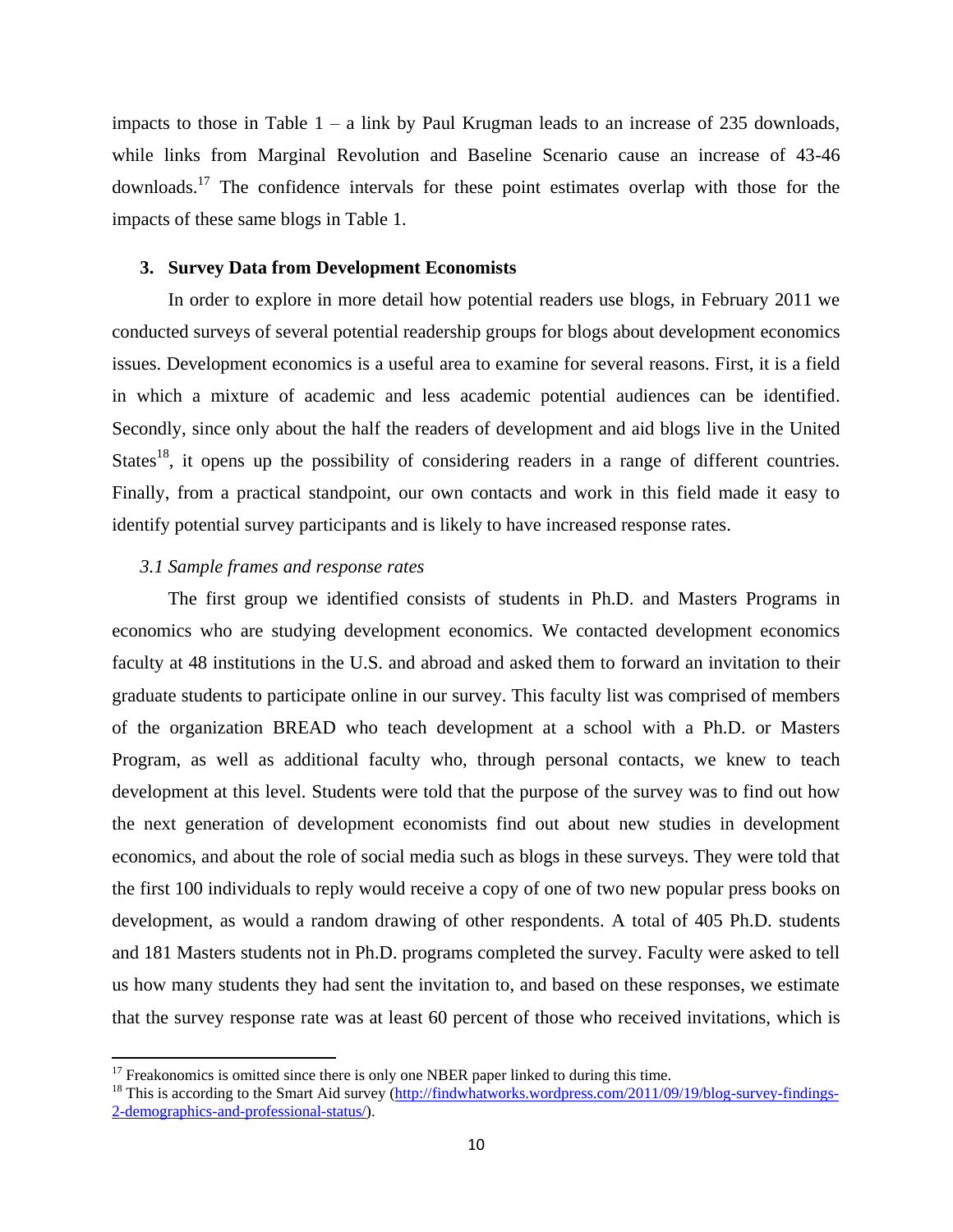high for an online survey. Although we cannot say whether those who didn't participate in the survey are less likely to read economics blogs, a comparison of students who responded fastest to those who took more time to reply does not show any significant difference in likelihood of reading economics blogs, suggesting that marginal respondents are not those who are less interested in reading economics blogs.

The second group surveyed were field staff for Innovations for Poverty Action (IPA), an NGO which implements randomized experiments in a number of countries around the world; and fellows of the Overseas Development Institute (ODI). These ODI fellows are young postgraduate economists who are sent to work on two-year contracts in the public sectors in selected developing countries. This group therefore represents individuals who are more involved in the practice of development work. They were given the same incentives to respond to the survey as the student group. A total of 150 field staff replied to the survey, representing a response rate of approximately 60-70 percent.

The third group surveyed was assistant professors in development economics. These were identified through their membership in the organization BREAD or through their participation in the NEUDC development economics conference. This group comprises of potential readers most engaged in research among our survey populations. Invitations were sent to 120 individuals, with 76 taking part in the survey (63 percent).

The final group survey was individuals with the job title "Economist" at the World Bank who were not in the research department. New Ph.D.s are hired as Economists and typically spend 6-8 years in this position before getting promoted to a different job title. This provides a group of economists engaged in operational development work without a research focus. Survey invitations were sent to 170 staff, but responses were only received from 43 individuals (25 percent).

The top panel of Table 2 provides some basic summary information for these different groups. Average ages range from 27 to 34, and women range from 42 to 54 percent of the different groups. Approximately two-thirds of the assistant professors and Ph.D. students are located in the United States, as are half the Masters students. Most of the field staff are located in developing countries, but 20 percent list their location as the U.S., either because they are U.S. based staff for IPA, or because they are temporarily in the U.S. before heading to a field office.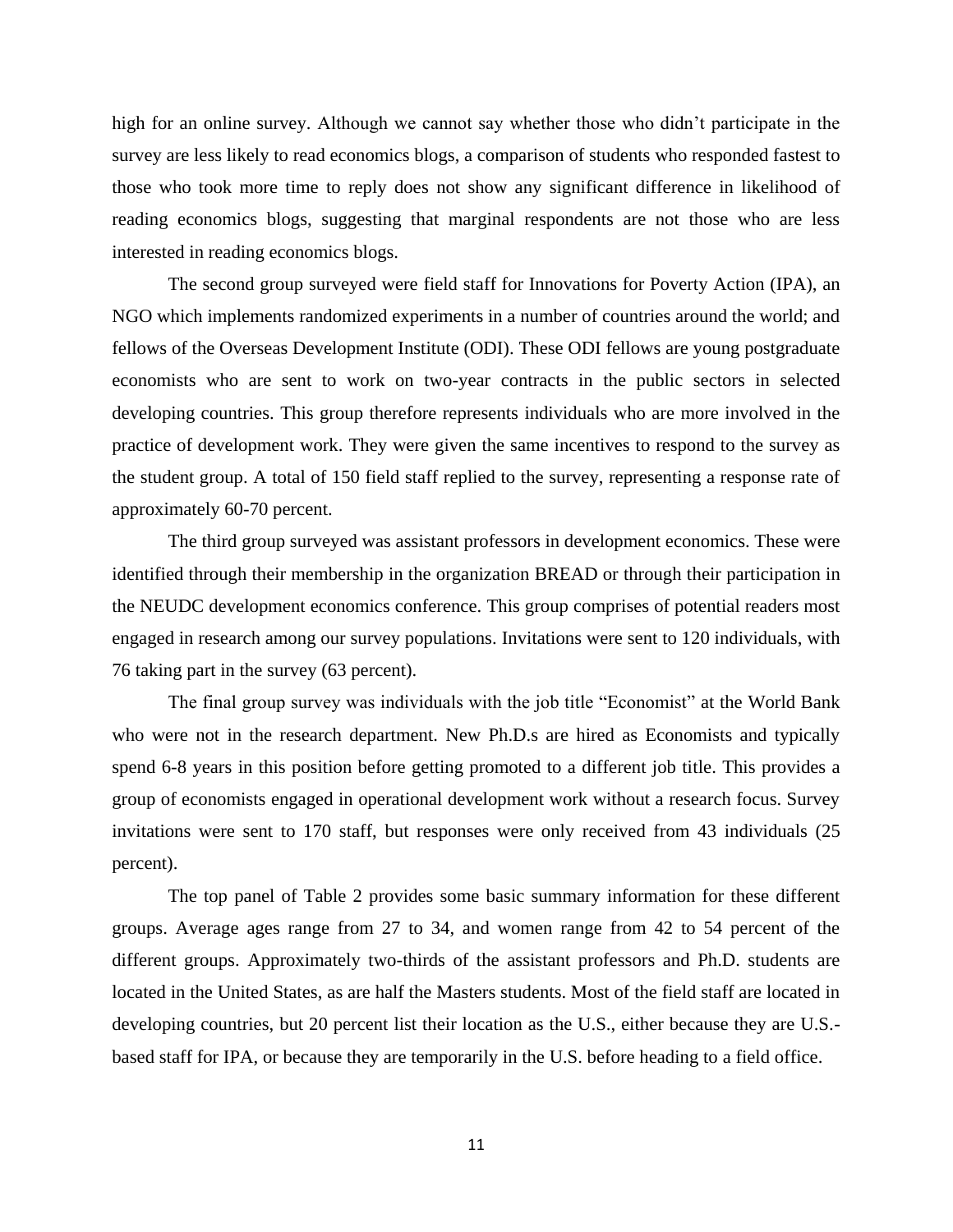This age range overlaps well with the most common ages for blog readers according to other recent surveys. The SmartAid blog carried out a survey of readers of different development and aid blogs in 2011 and found 63 percent of survey respondents were aged 20 to 34 and 51 percent were female<sup>19</sup>, while Davis et al.  $(2011)$  find in their survey of professors aged 59 on average that only 44 percent do read blogs. Despite concerns with response rates and unknown representativeness with both of these other surveys, it appears that blog readership is much more common among younger professionals. This pattern also appears to be true of the general public, with a 2009 consumer survey finding that 16.1 percent of 25-34 year olds had read a blog in the past 30 days, compared to 8.6 percent of 45-54 year olds and 6.4 percent of 55-64 year olds.<sup>20</sup>

The baseline survey asked about 12 working papers released in 2010 on the BREAD working papers website, a leading source of working papers in development economics. Even with self-reports of having read the paper, and counting having seen a seminar on the paper as having read it, the majority of survey respondents have not read most papers. The assistant professors in development have on average only read 2.2 out of the 12 papers, and 22 percent have read none. PhD students have read only 1.4 of these papers on average, and field staff and World Bank economists outside the research department less than 1 of the 12 papers. Given these low levels of reading working papers, there certainly seems to be a role for other forms of dissemination about new results.

## *3.2 Self-reported uses of economics blogs in survey data*

 $\overline{\phantom{a}}$ 

The second panel of Table 2 provides more detailed information on how individuals read and use blogs. Readership of economics blogs is high among all five groups surveyed, with between 76 and 84 percent of those surveyed having read an economics blog in the past six months. Female graduate students are significantly less likely to read blogs than males ( $p<0.02$ ), although there is no significant difference in blog readership by gender among assistant professors, field staff, and World Bank economists. Among those who don't read economics blogs, the most common reasons given as the most important for not reading them were lack of time, and lack of knowledge about what economics blogs are out there.

<sup>&</sup>lt;sup>19</sup> Source: [http://findwhatworks.wordpress.com/2011/09/19/blog-survey-findings-2-demographics-and-professional](http://findwhatworks.wordpress.com/2011/09/19/blog-survey-findings-2-demographics-and-professional-status/)[status/](http://findwhatworks.wordpress.com/2011/09/19/blog-survey-findings-2-demographics-and-professional-status/) [accessed 16 January 2012].

<sup>&</sup>lt;sup>20</sup> Source: [http://www.marketingcharts.com/interactive/bloggers-few-in-number-wield-disproportionate-influence-](http://www.marketingcharts.com/interactive/bloggers-few-in-number-wield-disproportionate-influence-10799/mediamark-resarch-mri-visited-wrote-blog-30-days-october-2009jpg/)[10799/mediamark-resarch-mri-visited-wrote-blog-30-days-october-2009jpg/](http://www.marketingcharts.com/interactive/bloggers-few-in-number-wield-disproportionate-influence-10799/mediamark-resarch-mri-visited-wrote-blog-30-days-october-2009jpg/) [accessed 3 February, 2012].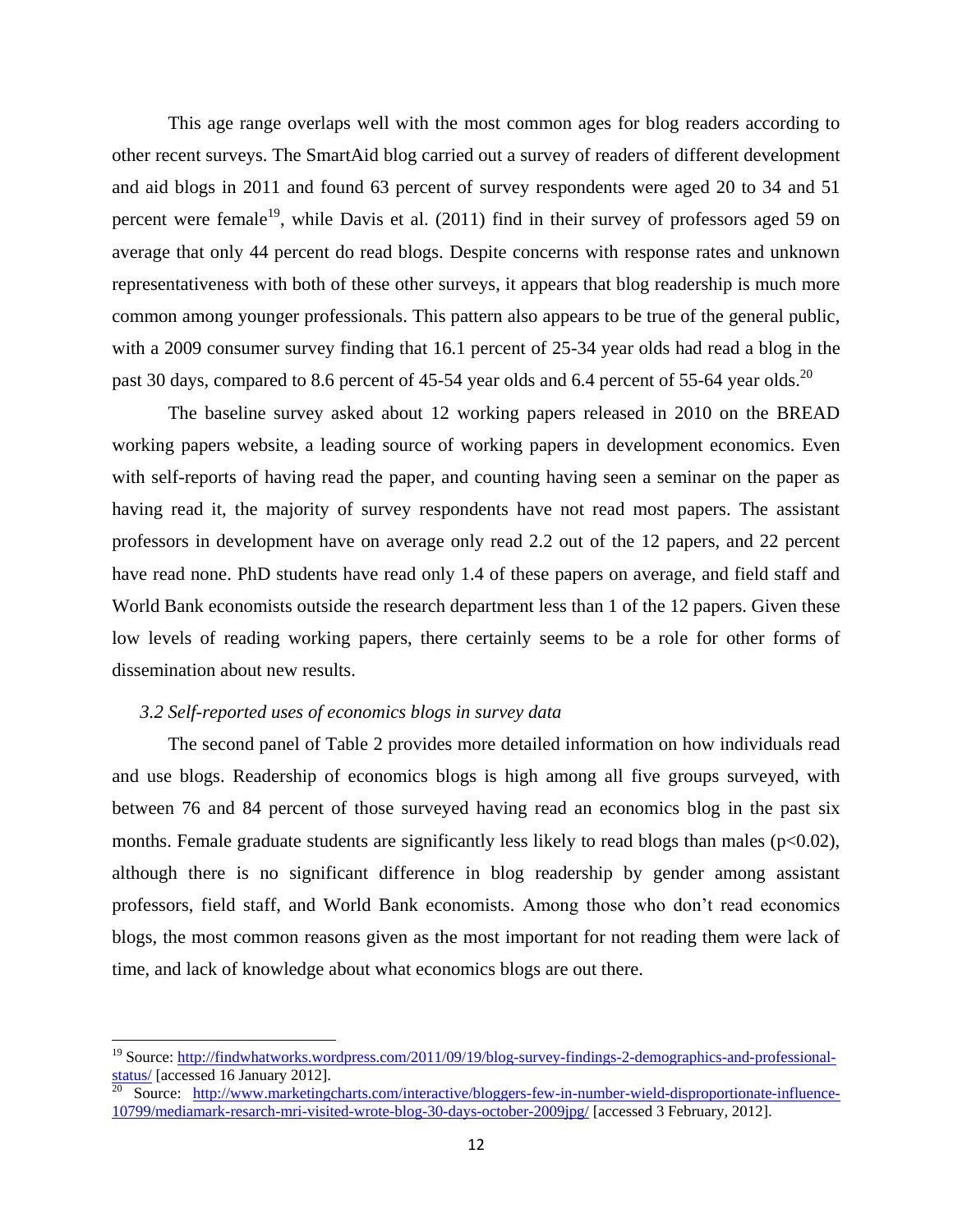Many of those who read blogs do so only sporadically – only 40 percent of graduate students and 34 percent of assistant professors who read blogs do so at least a few times a week. The majority read blog posts by entering the URL address in their browser, rather than email subscriptions, an RSS feed such as Google Reader, or another social media channel like Facebook. Perhaps as a result, the average reader does not read very many blogs – the median and mean number of economics blogs read in the past month is about 3. Table 2 shows the most read blogs among this sample at the time of the survey are a couple of mainstream blogs – Marginal Revolution and Freakonomics – and four development-focused blogs – Chris Blattman, Aid Watch (now defunct), Dani Rodrik and the IPA blog.

The last part of Table 2 shows what actions blog readers say they have taken in the past month as a result of reading economics blogs. Consistent with the evidence from Section 2, a majority (between 50 and 72 percent depending on subgroup) of readers say they have read a new economics paper as a result of a blog posting. Although one-third of graduate students and one half of assistant professors are currently involved in designing and implementing a survey, only 2 percent of students and 4 percent of assistant professors say they have added a survey question in the past month as a result of a blog posting. Likewise, the percentage of blog readers who have changed how they plan to analyze data as a result of a blog posting is also low, ranging from 6 to 11 percent.

Finally, the survey results suggest that blogs are having an influence on how people feel about the effectiveness of particular policies, particularly among more policy-oriented respondents. Thus 44 percent of field staff who read blogs and 34 percent of World Bank operational economists say that, in the past month, they have changed their views about the effectiveness of some policy intervention as a result of a blog post. This is also the case for 29 percent of Ph.D. student readers, but only 10 percent of assistant professors who read blogs.

#### **4. A Randomized Experiment**

In order to measure the causal impact of blogging, we would ideally randomly assign some people to read a blog, and others to not. This is difficult to do for many blogs in existence, since most potential readers would have heard of the blog and potentially sampled it to see whether they are interested or not. We therefore took advantage of the launch of a new blog,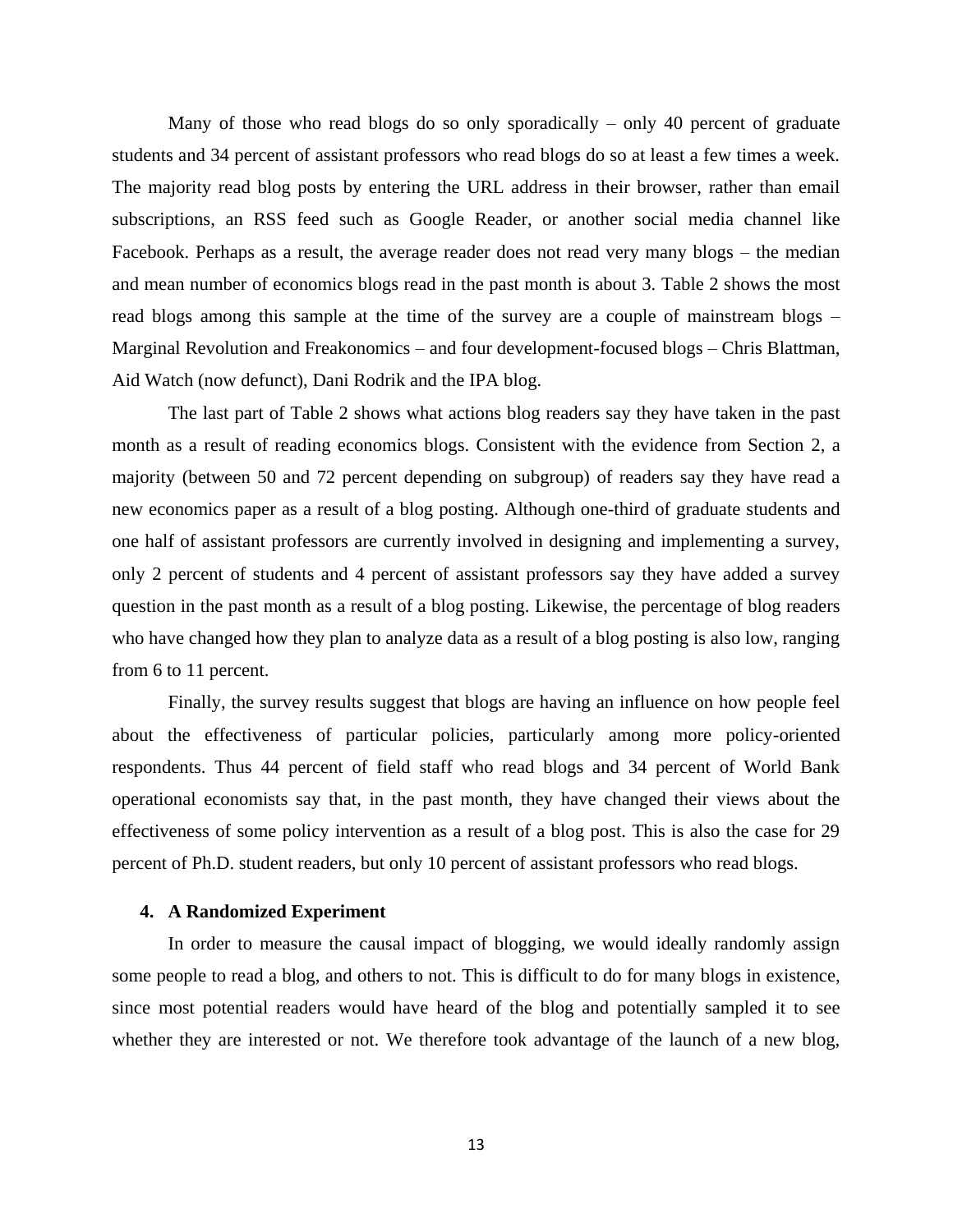Development Impact<sup>21</sup>, which went online on April 1 2011, and provided randomized encouragement to read this blog.

Development Impact is a blog initiated by the authors and two other World Bank researchers (Jed Friedman and Markus Goldstein), and is hosted by the World Bank. It covers a range of issues related to impact evaluations and evaluative research, including discussions of new research papers, reviews of new books about impact evaluations, methodological issues, and experiences from evaluations around the world. During the months of May and June of 2011, it received a total of just under 50,000 page views, or just over 800 page views per day. While small relative to the most-read mainstream economics blogs like Freakonomics and Marginal Revolution, this traffic level would place it in the top 50 of economics and business blogs according to the ranking used in section 2. Moreover, this makes it the most read World Bank blog during this period, and perhaps a reasonable representative of blogs in economic development: it has about 40 percent of the traffic of Chris Blattman's blog, one of the most popular development blogs, exceeds that of Innovation for Poverty Action's blog, and has more Google Reader subscribers than the Center for Global Development's Views from the Center  $b\log^{22}$  As such, while the findings of the experiment are internally valid only for the Development Impact blog, they seem likely to extend more generally to other research-oriented development blogs.

## *4.1 Randomized Encouragement*

We used the 619 graduate student and field staff respondents to our baseline survey that had provided us with email addresses as the sample for this experiment.<sup>23</sup> We stratified the data by three variables that could potentially influence attitudes towards research methods and interest in the World Bank: whether the respondent was a Ph.D. student, field staff, or Masters student; whether or not she said she read Chris Blattman's blog at baseline; and whether or not she said she was involved in a randomized experiment at baseline. Individuals were then randomly assigned to treatment and control within strata, with Appendix Table 2 showing that this succeeded in balancing baseline observable characteristics.

 $\overline{\phantom{a}}$ 

<sup>21</sup> http://blogs.worldbank.org/impactevaluations/

<sup>&</sup>lt;sup>22</sup> Chris Blattman traffic statistics based on a blog posting in which he said he had 800,000 page views in 2010.

<sup>&</sup>lt;sup>23</sup> We did not use the World Bank or Assistant Professor samples because of the smaller size of these groups, and because the World Bank economists would be automatically notified about a new World Bank blog.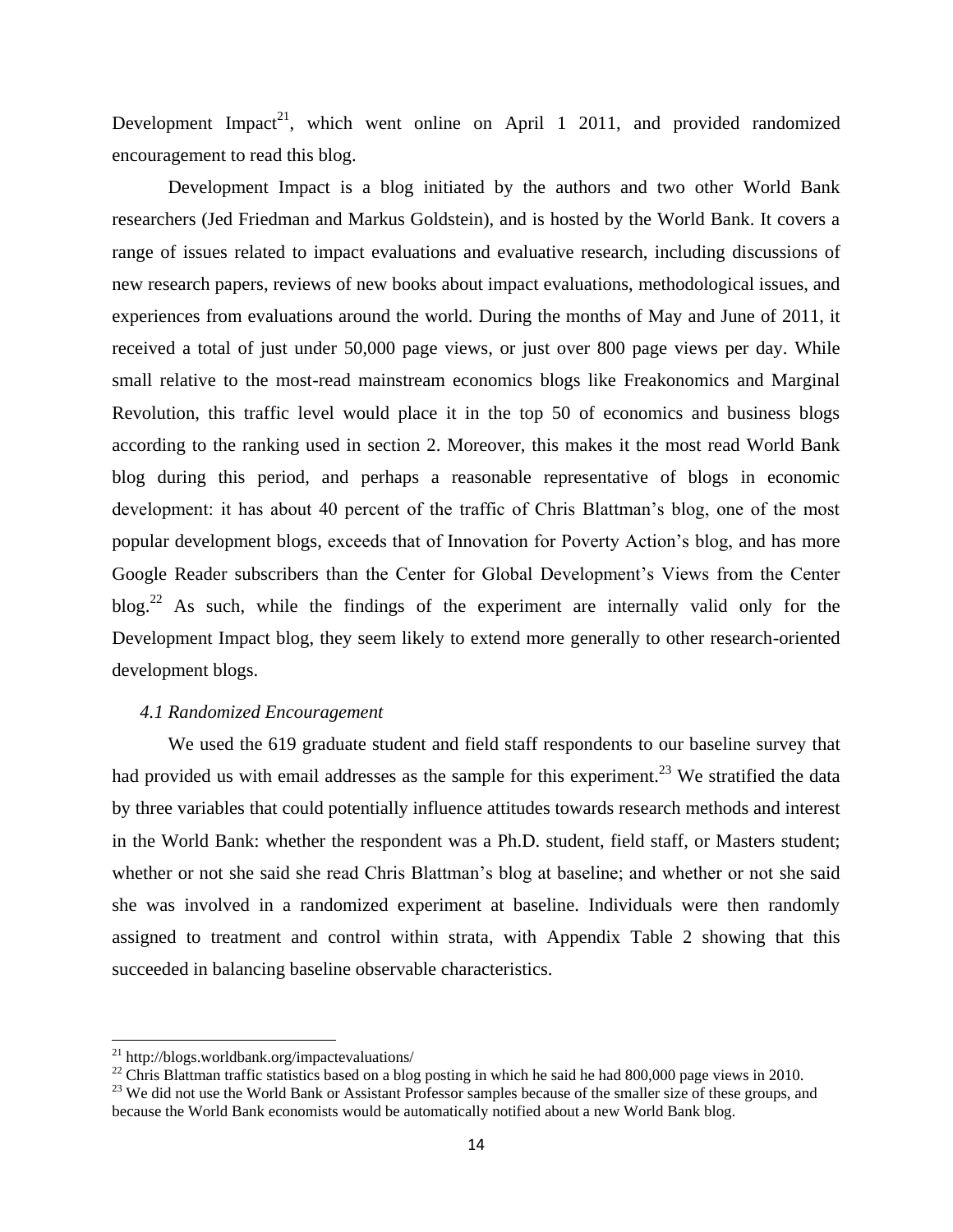The encouragement then consisted of two emails to those in the treatment arm. The first was sent on April  $6<sup>th</sup>$ , five days after the blog was launched, thanking this group for participating in the survey and alerting them to the new blog. They were told about the purpose of the blog and some of the topics that would be discussed, as well as saying "We consider you our most important audience for such a blog, and so want to make it something interactive and useful. We therefore very much would like if you check out the new blog, comment on things, and raise any issues or thoughts on things you would like the blog to discuss." They then received a second, shorter, email three weeks after the blog had been launched, which asked how the blog was doing so far, and asked whether there were particular topics people would like to see covered, again encouraging people to check out the blog. In this sense, the encouragement was stronger than a simple statement informing people of the existence of a new blog, but did not involve any financial incentives to take-up the treatment offered.

#### *4.2 Follow-up Survey*

A follow-up survey was then sent at the start of June 2011 to both treatment and control groups, i.e. two months after the blog was launched. There were two main reasons for this time frame. First, we were concerned that some of the sample would graduate or change email addresses over the summer, making it hard to track them over a longer period. Second, given the quite rapid increase in readership experienced over the first two months of the blog and links to Development Impact from other blogs such as Marginal Revolution, IPA, and Chris Blattman, we were concerned that the control group might rapidly become readers of the blog, thereby reducing the encouragement effect.

The follow-up survey was answered by 445 of the 619 initial respondents (72 percent), which is a high response rate for an online survey. The response rate was slightly higher in the control group than in the treatment group  $(74.9 \text{ percent vs. } 68.8 \text{ percent, } p=0.092)$ . A comparison of those who responded quickly to those who responded after multiple attempts shows no significant differences in age, gender, location, or interest in becoming an academic researcher. However, those who required more time and effort to get them to reply were less likely to be frequent blog readers at baseline. Appendix Table 2 however shows that the treatment and control groups are still balanced on baseline characteristics among the follow-up sample, so that any selective attrition according to observable characteristics is not significantly related to treatment status.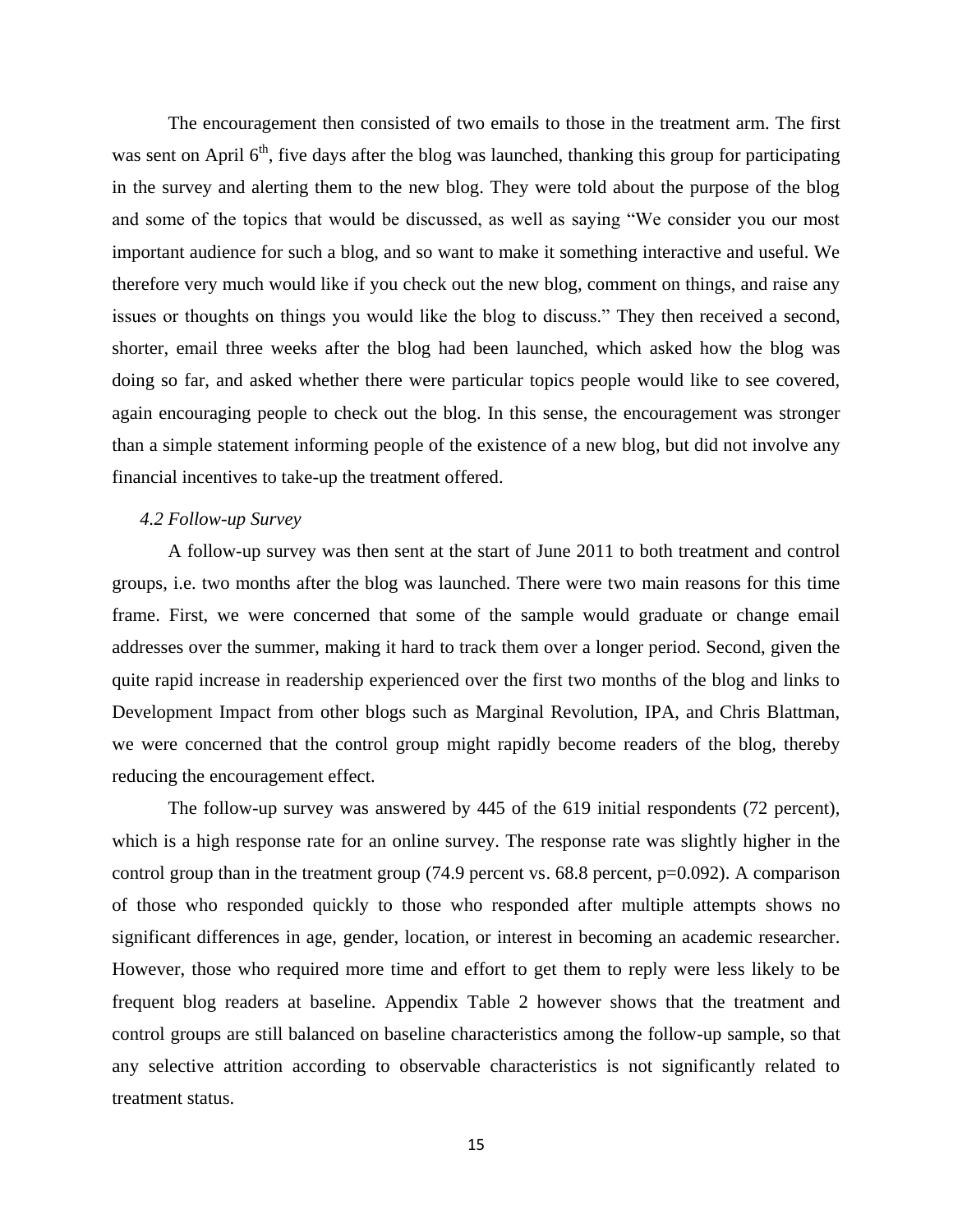Neither the treatment nor the control group was told that they were in an experiment, and both had been surveyed previously on similar topics. It therefore seems unlikely that any results obtained are the result of Hawthorne effects.

#### *4.3 Did the Encouragement Work?*

We estimate the following linear regression equation to test whether the randomized encouragement succeeded in increasing readership of the Development Impact blog among the treated group:

$$
Read Development Impact_i = \alpha_s + \beta Treat_i + \varepsilon_i \tag{2}
$$

where the  $\alpha_s$  are controls for randomization strata (Bruhn and McKenzie, 2009) and the coefficient of interest is β.

The first column of Table 3 shows that the encouragement succeeded in increasing the proportion of respondents who read Development Impact by 9.9 percentage points, a more than 50 percent increase relative to the 18 percent of the control group who had read development impact in the last month. Columns 2 and 3 then re-estimate equation (1) by gender, and columns 4 and 5 by whether or not the individual stated at baseline that they wish to become a researcher in an academic institution. We see that the encouragement worked for males but not females, and for individuals who wish to become academic researchers but not others. It seems reasonable that encouragement to read a research-oriented blog is likely to work better for individuals who are more interested in pursuing a research career. Some of the gender difference is due to females being less likely to say they want an academic research career, but the encouragement treatment also has no effect on females who want research careers. The lack of effect for females could potentially also be related to some of the reasons hypothesized for why few female economists blog (Kahn, 2011).

#### *4.4 Impacts of the "Development Impact" Blog*

We now use our follow-up survey data to estimate the impact of reading development impact on various outcomes. We can do this by using the randomized encouragement as an instrument for reading development impact in the following regression:

$$
Outcome_i = \alpha_s + \gamma Read\ Development\ Impact_i + \omega_i \tag{3}
$$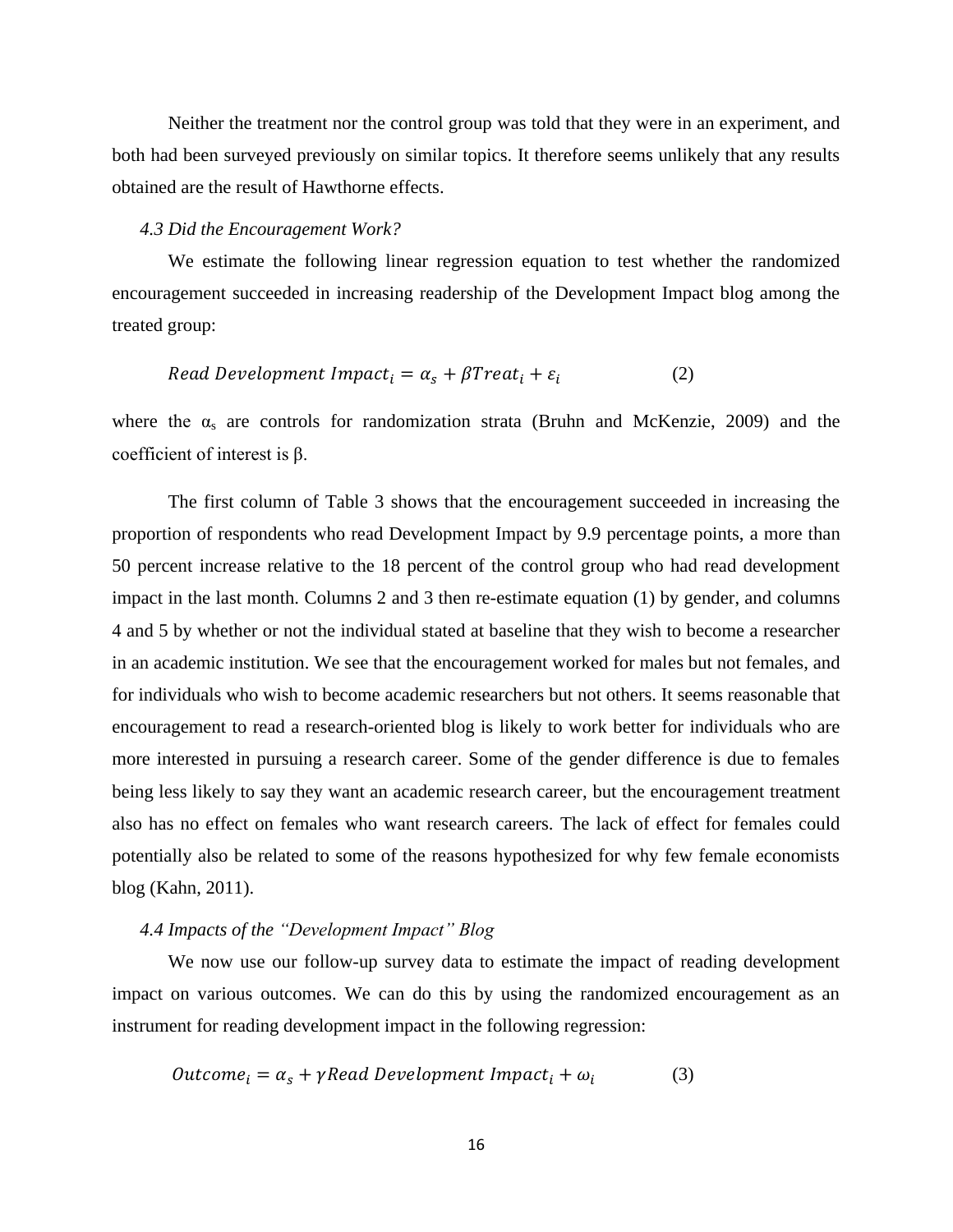Randomized encouragement designs have a long history of being used to assess the impacts of different media, ranging from early evaluations of Sesame Street (Ball and Bogatz, 1970) to more recent evaluations of radio programs (Paluck, 2009). The parameter  $\gamma$  that is identified through this design is the local average treatment effect or LATE (Angrist et al, 1996), which in our case, is the impact of reading Development Impact for individuals who read it when encouraged and do not read it otherwise. This group consists of about half the male and just over half of the research-focused individuals in our sample, so it is a non-trivial group (Table 3). Moreover, this is potentially the parameter of interest for answering questions like should blogs attempt outreach exercises to have more readers.

Nevertheless, if the marginal readers, who only read the blog because of encouragement, are those who find it less interesting or read it less intensively than those read it of their own accord, the average impact of reading the blog may differ from the LATE. We therefore also employ the bias-adjusted nearest-neighbor matching estimator of Abadie and Imbens (2006) to estimate the average treatment effect (ATE). We match on a rich set of baseline characteristics: age, gender, whether or not the individuals attend an elite (top 5) economics department<sup>24</sup>, whether they live in the U.S., whether they are a Ph.D. student, Masters student or field staff, whether they plan on a career as an academic researcher, whether they are currently involved in conducting a survey, whether they read economic blogs, the frequency of reading, dummies for readership of the four most commonly read blogs in our survey (Chris Blattman, Aid Watch, Marginal Revolution, and Freakonomics), and the number of current research papers (out of 12) they had read at baseline. The identifying assumption is then that, conditional on this large number of measures of interest in research, blog reading habits, and other characteristics, there is no selection into reading Development Impact on the basis of unobserved characteristics. This assumption may be more likely to hold in our context, whereby potential readers are coming across the blog by chance during the first two months of the blog, than might be the case for well established blogs. Nevertheless, identification remains more of a concern for these estimates than for those based on the experimental encouragement.

 $\overline{\phantom{a}}$ 

<sup>&</sup>lt;sup>24</sup> We define the "top 5" as Harvard, MIT, Chicago, Princeton, Stanford, Berkeley and Yale – i.e. 7 schools who all are sometimes considered as" top 5" depending on which ranking criteria is used. In addition, Berkeley and Yale, which are tied for 6<sup>th</sup> in the U.S. News and World Report rankings, have very strong programs in development economics.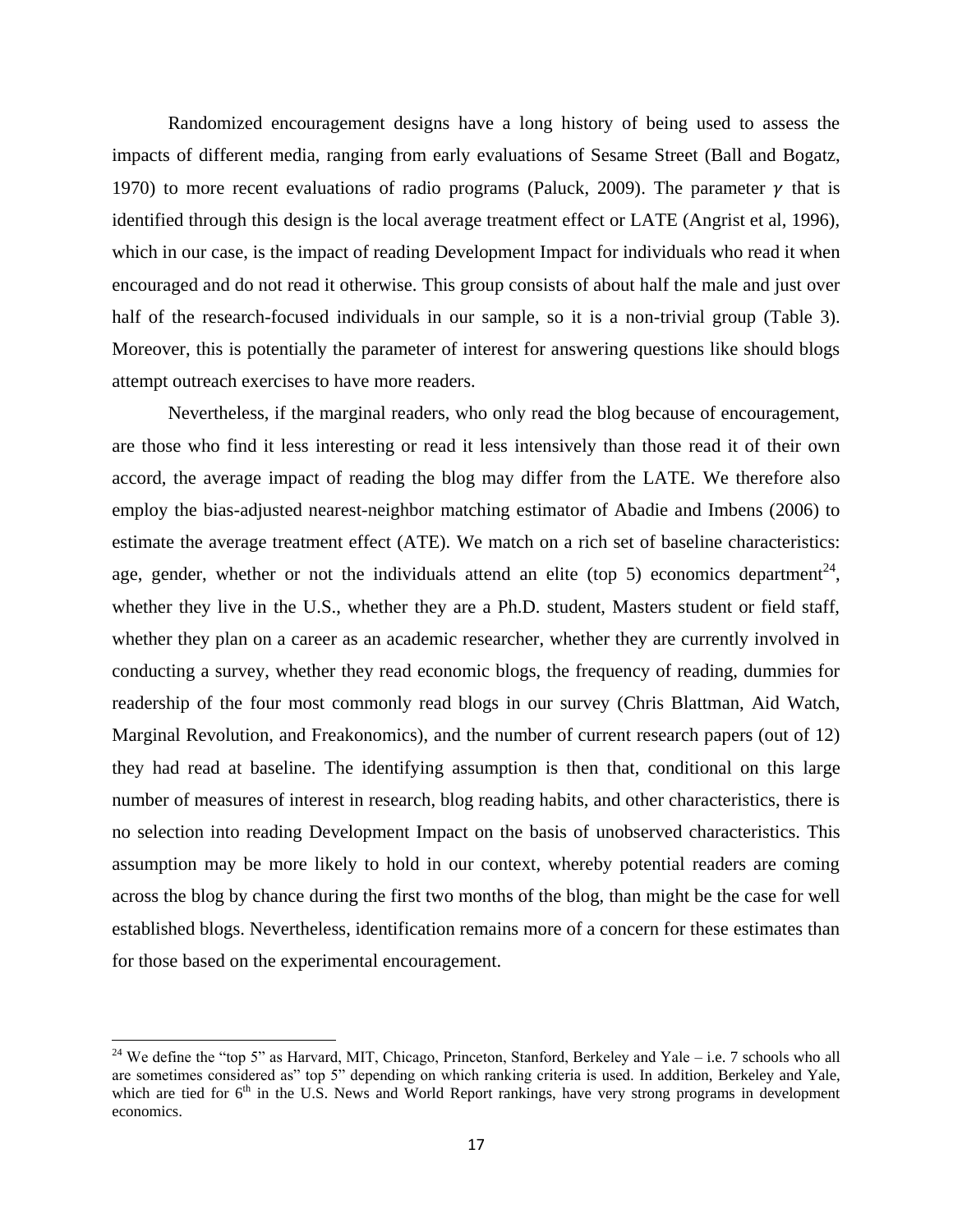Successful blogs are often argued to improve the reputation of the individuals and institutions producing these blogs. We therefore examine in Table 4 whether reading the Development Impact blog changes readers opinions about the World Bank. Survey respondents were asked to rate on a 10 point scale (10 being the highest) their interest in working as a researcher at the World Bank, and at other institutions. Columns 1 and 2 show the ITT and TOT using the encouragement experiment on the full sample, while column 3 shows the ATE estimated using matching. Columns 4 through 7 then examine the experimental effects for the two groups which responded most to the encouragement: males and individuals who say they would like to become academic researchers (research-focused for short). Point estimates are positive for all specifications, and are significant at the 10 percent level for the matching analysis and for the experimental estimates on the research-focused group. For this research-focused group, there is also a marginally significant impact on interest in working in a top-10 research university, and a strong negative effect on working in a liberal arts university.

The second panel of Table 4 examines the perceptions of the quality of research produced by different institutions, again rated on a 10 point scale with 10 being the highest. Reading Development Impact is found to have large and statistically significant impacts on the perceptions of quality of research produced at the World Bank in all specifications. Blog readership seems to have spillover results on the reputation of the IMF's research (perhaps because readers revise upwards their opinion of the quality of work at international institutions) and also on the quality of work from Harvard, Yale, and MIT – schools strongly associated with rigorous impact evaluation work in development economics. In contrast, there is no significant impact on the perceived quality of research at a range of other good, but not very top, economics programs.<sup>25</sup> Taken together these results therefore show that, over a very short term, reading the Development Impact blog has made readers view the World Bank more favorably both as a place to work and as a producer of good research.

The four core bloggers on Development Impact post their blogs without going through any approval process, and the blogs are written in a more conversational tone than on most of the World Bank's blogs. There is an impression that World Bank researchers face some restrictions

 $\overline{\phantom{a}}$ 

<sup>&</sup>lt;sup>25</sup> We pool these schools together in these two groups for ease of presentation, and because Harvard/Yale/MIT are typically the top ranked three programs in development economics among the schools we asked about. If we run the ITT school-by-school, the impact is positive and significant at the 5% level for Harvard and Yale, positive but insignificant ( $p=0.17$ ) for MIT, and insignificant at standard levels ( $p>0.27$  in each case) for all other schools.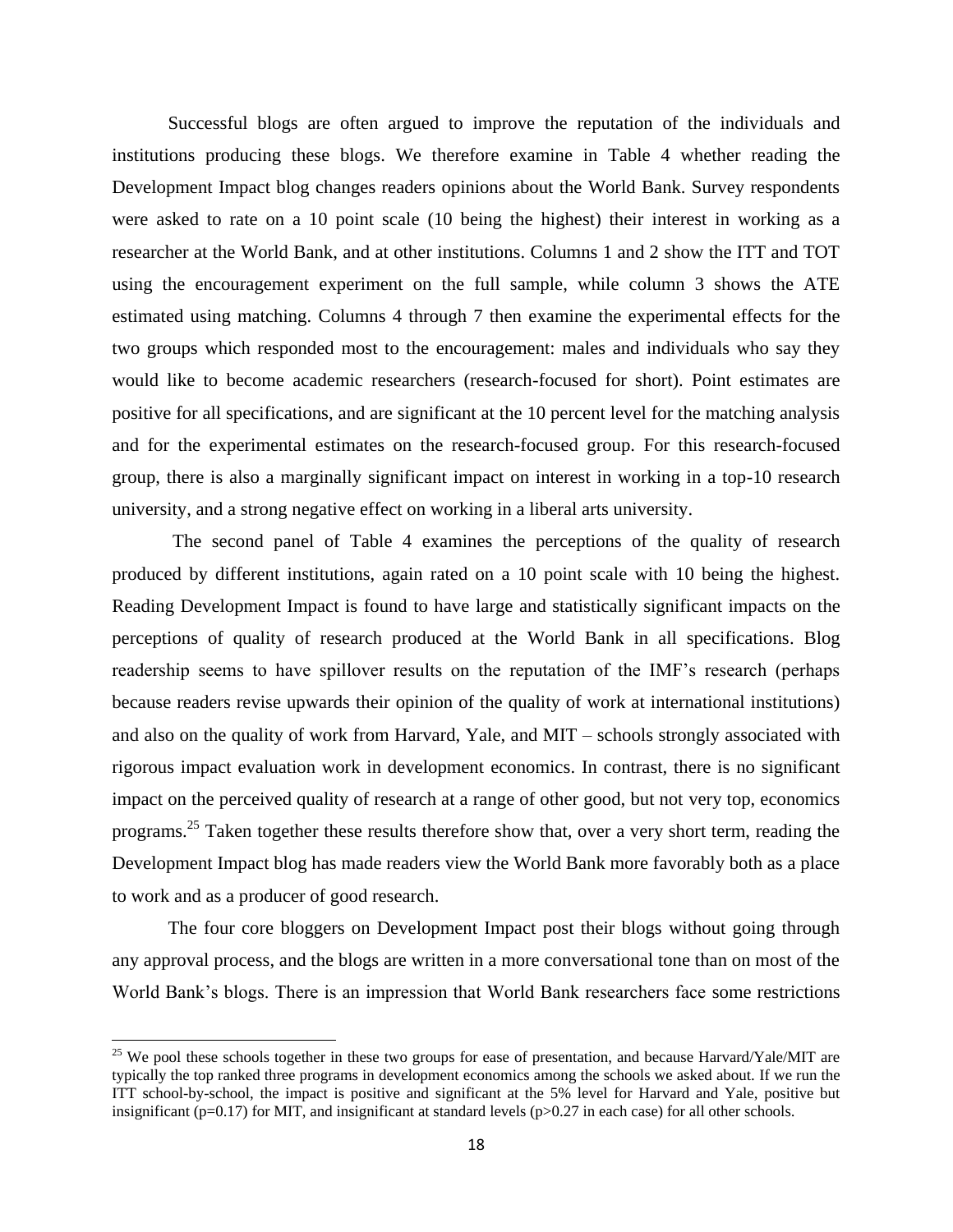and censorship on what they can write - as evidenced by the control group mean of 3.4 out of 5 on a scale of  $1 =$  high degree of censorship and  $5 =$  complete freedom. Both the ATE from matching and the experimental results for the research-focused group show a positive impact of blog readership on this score, indicating readers of the blog are less likely to view researchers at the World Bank as censored in terms of what they can write in a blog post.

Finally, we asked the survey respondents about their awareness of a list of nine development researchers, all approximately 5-10 years post-Ph.D. Included in this list were the two other regular bloggers on the Development Impact blog (since the survey was administered by the authors of this manuscript, we didn't ask whether people had heard of us or our work). The final panel of Table 4 shows some evidence for greater awareness of the bloggers as a result of reading Development Impact. The experimental impact is positive and significant at the 10 percent level for males, but insignificant for the research-focused sub-sample. The ATE is strongly significant, which could reflect a strong average impact, or that individuals who already knew of our fellow bloggers were more likely to come across the blog and start reading it. In contrast, we do not find any greater awareness of seven reasonably comparable development economists whose research was not discussed in our blog during this period.<sup>26</sup>

Table 4 therefore shows a number of significant and positive changes in attitudes and general impressions towards the World Bank and its researchers as a result of readership. The mere existence of the blog and a casual reading of articles to get a sense of the issues being discussed may be sufficient to generate these findings. In Table 5, we look for changes in knowledge and attitudes which might only be expected to occur from more in-depth reading of blog posts. To measure knowledge, we asked detailed questions related to six blog posts that had appeared on the Development Impact blog (Appendix 2 provides the exact questions). These questions proved difficult for the respondents, with the mean individual in the control group only getting 0.91 out of 6 correct. The experimental impacts estimated on the full sample and on the sub-groups vary in sign and are not significant. However, the matching estimate is positive, large relative to the mean, and significant at the 1 percent level.<sup>27</sup> When we examine the survey respondents' answers to the question of whether they changed their mind about the effectiveness

l

<sup>&</sup>lt;sup>26</sup> The seven other researchers asked about here were Kathleen Beegle, Jishnu Das, Pascaline Dupas, Eric Edmonds, Erica Field, Joseph Kaboski, and Asim Khwaja.

<sup>&</sup>lt;sup>27</sup> Of course we don't know whether reading our blog is crowding out other productive learning activities or what the individual would otherwise be doing if they were not reading this blog, so cannot know the overall welfare effect of knowledge gain about these papers.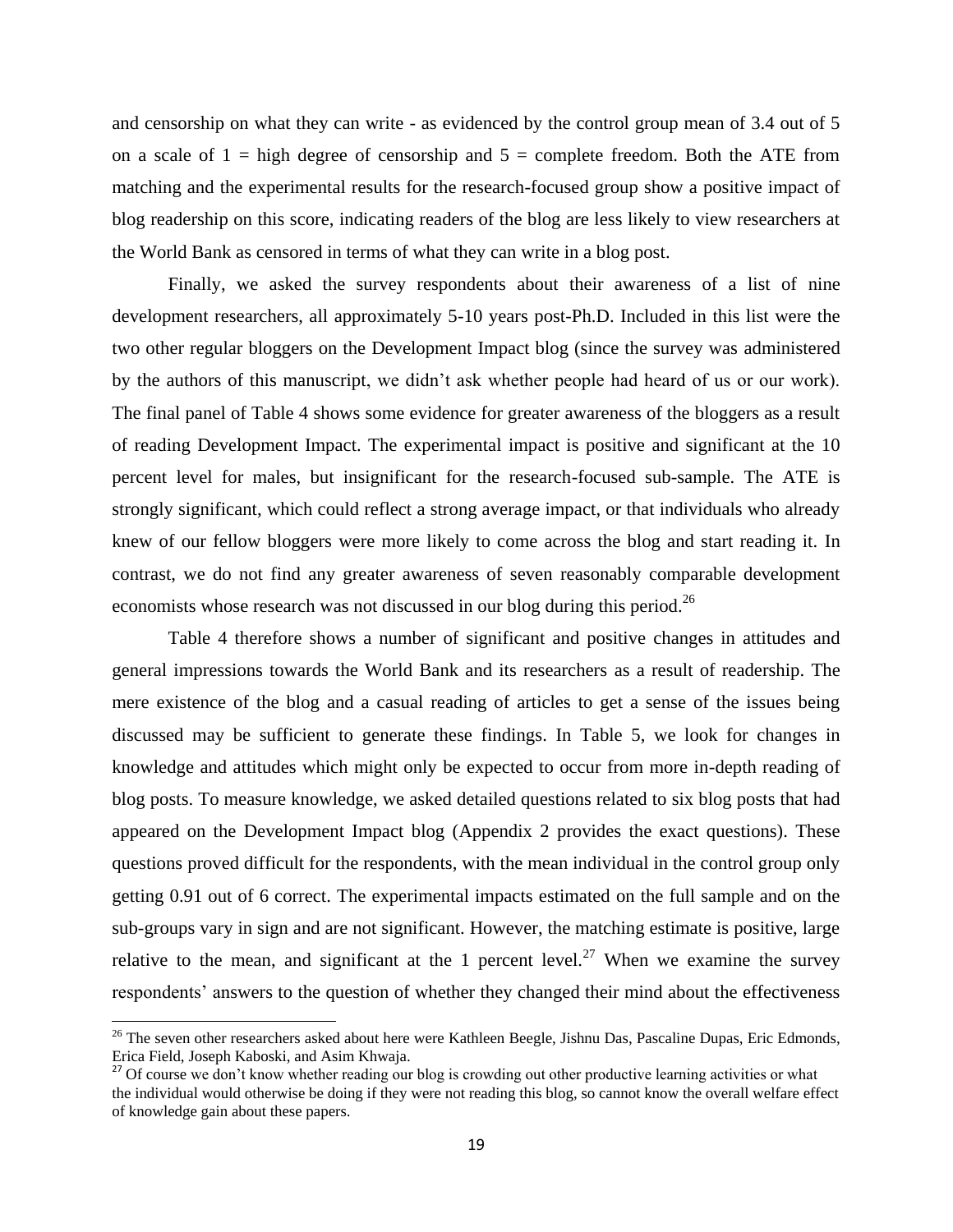of an intervention during the past month, we get results that are qualitatively identical: the average readers of Development Impact, but not the marginal ones, are substantially more likely to have changed their feelings about the effectiveness of an intervention.

Three possible interpretations for this difference between the ATE and ITT/TOT suggest themselves. The first is that the power for detecting experimental effects is less than for the matching estimator due to incomplete take-up, so these differences just arise due to statistical variability. Indeed the TOT for the impact on knowledge for the full sample in Table 5, while negative, has a wide confidence interval that would include the positive and significant point estimate found with the matching estimator.

A second explanation is that reading the blog impacts knowledge for the average reader, but not for the marginal reader who only reads because of encouragement. This is plausible since the readers who would read the blog regardless of whether they are encouraged or not might be the ones most likely to read closely, learn from it, and change their minds about interventions.

A third possible reason for this difference is that the matching estimate might just show there is positive selection on knowledge into blog readership. However, recall that among the variables used for matching are an indicator of attending an elite economics PhD program, interest in being an academic researcher, the number of recent papers out of 12 read at baseline, and indicators of baseline blog reading habits. Therefore we are controlling for a large number of characteristics that might well proxy for knowledge.

To lend additional support to interpreting the matching estimates presented in Tables 4 and 5 as causal rather than due to selection, we conduct two robustness exercises which are reported in Appendix Tables 3 and 4. The first of these excludes from our analysis baseline readers of Chris Blattman and AidWatch – presumably the two most similar audiences to that of Development Impact – and then conduct our matching analysis on the impact of reading Development Impact for individuals who don't read these other two development blogs. The results are similar to those for our full sample of matching, although some statistical power is lost due to the smaller sample size.

Second, we conduct a falsification test, in which we match on whether or not the survey respondents read Chris Blattman's blog at baseline instead of Development Impact, again chosen because it is likely the closest substitute. Reading this alternative blog has no significant impact on interest in working at the World Bank or perceptions of quality of research produced by the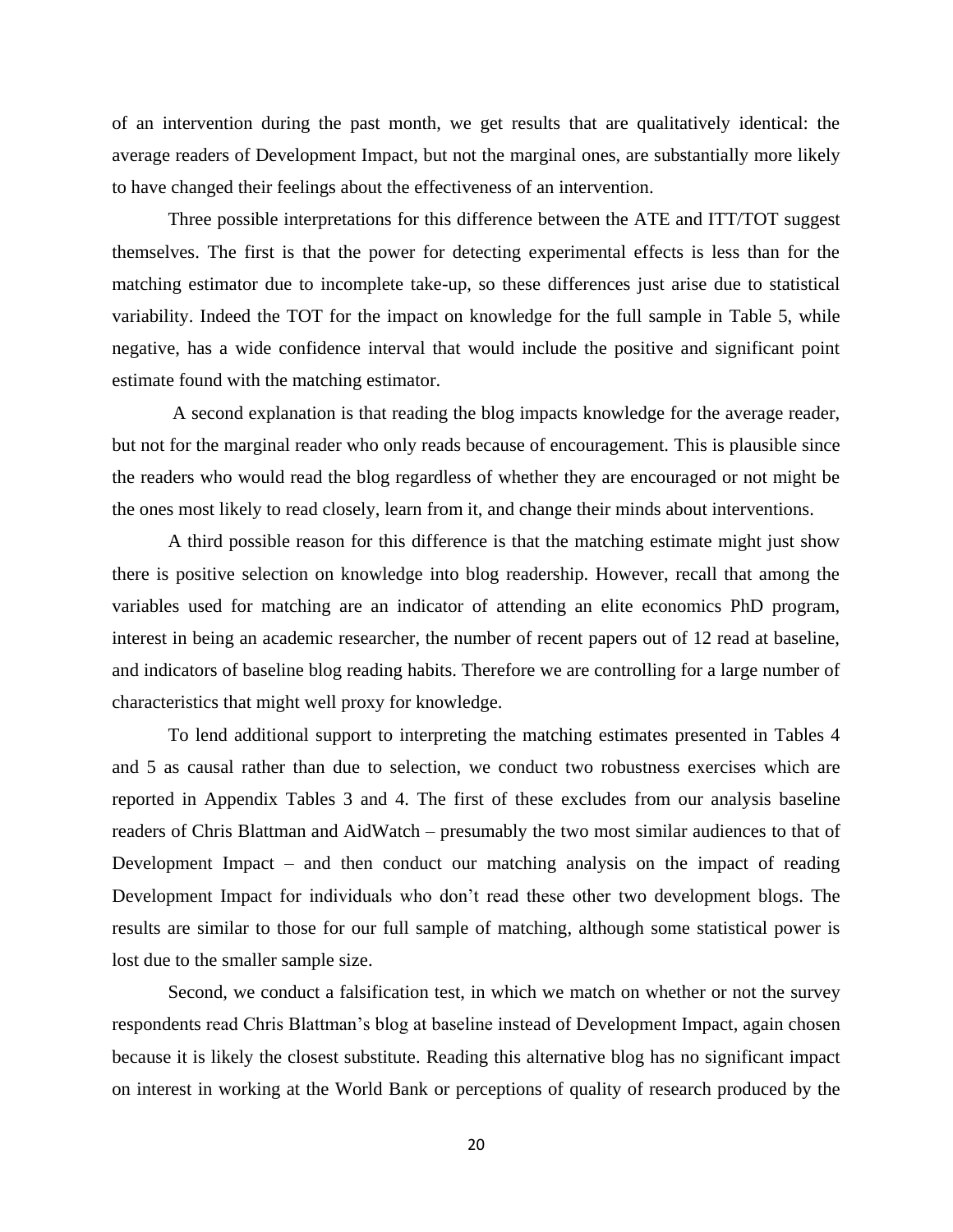World Bank. In fact, it has exactly the opposite effect on perceptions of censorship at the World Bank. While it does not improve awareness of our World Bank co-bloggers, it does improve awareness of other researchers included in our survey (many of whose research has been mentioned on Blattman's blog). Appendix Table 4 shows that reading Chris Blattman's blog neither increases knowledge of the six papers covered in Development Impact between the baseline and follow-up surveys nor changes feelings about effectiveness of an intervention during the past month. We view these robustness checks as suggesting the matching estimates may indeed be picking up a causal impact of reading the Development Impact blog for the average reader.

We also examined whether blog readership is affecting attitudes towards different methodologies. There has been a lot of recent debate about the role of experiments in development economics, with some critics such as Deaton (2010) claiming that experiments have no special role to produce more credible knowledge than any other method, and others such as Ravallion (2009) worrying that development researchers are letting methodology drive the questions they answer. Our survey results among the control group find little agreement with Deaton, but that many share this particular concern of Ravallion. We find no consistent impacts on a number of questions concerning attitudes towards methodological issues, which may reflect lack of power or the short-time frame of our follow-up survey.<sup>28</sup>

### **5. Conclusions**

 $\overline{\phantom{a}}$ 

Economic blogs are doing more than providing a new source of procrastination for writers and readers. Using experimental and non-experimental approaches, we have provided the first quantitative evidence that they are having positive impacts. We observe large impacts on dissemination of research – a link on a popular blog results in a substantial increase in abstract views and downloads. In future work, it would be interesting to see whether blogging about research papers increases citations. Testing this would require more time to pass given the long lag from reading about a paper to citing it, as well as different empirical methods than those used to test dissemination here as event study analysis is not suited for this type of analysis.<sup>29</sup>

 $28$  Results, not shown, are available from the authors upon request.

<sup>&</sup>lt;sup>29</sup> Ideally one would have several blogs randomly choose among a set of papers to blog about, and then follow this up several years later to see whether this generates more citations of these papers. We have suggested this idea to a couple of the most popular bloggers who did not wish to conduct such an experiment.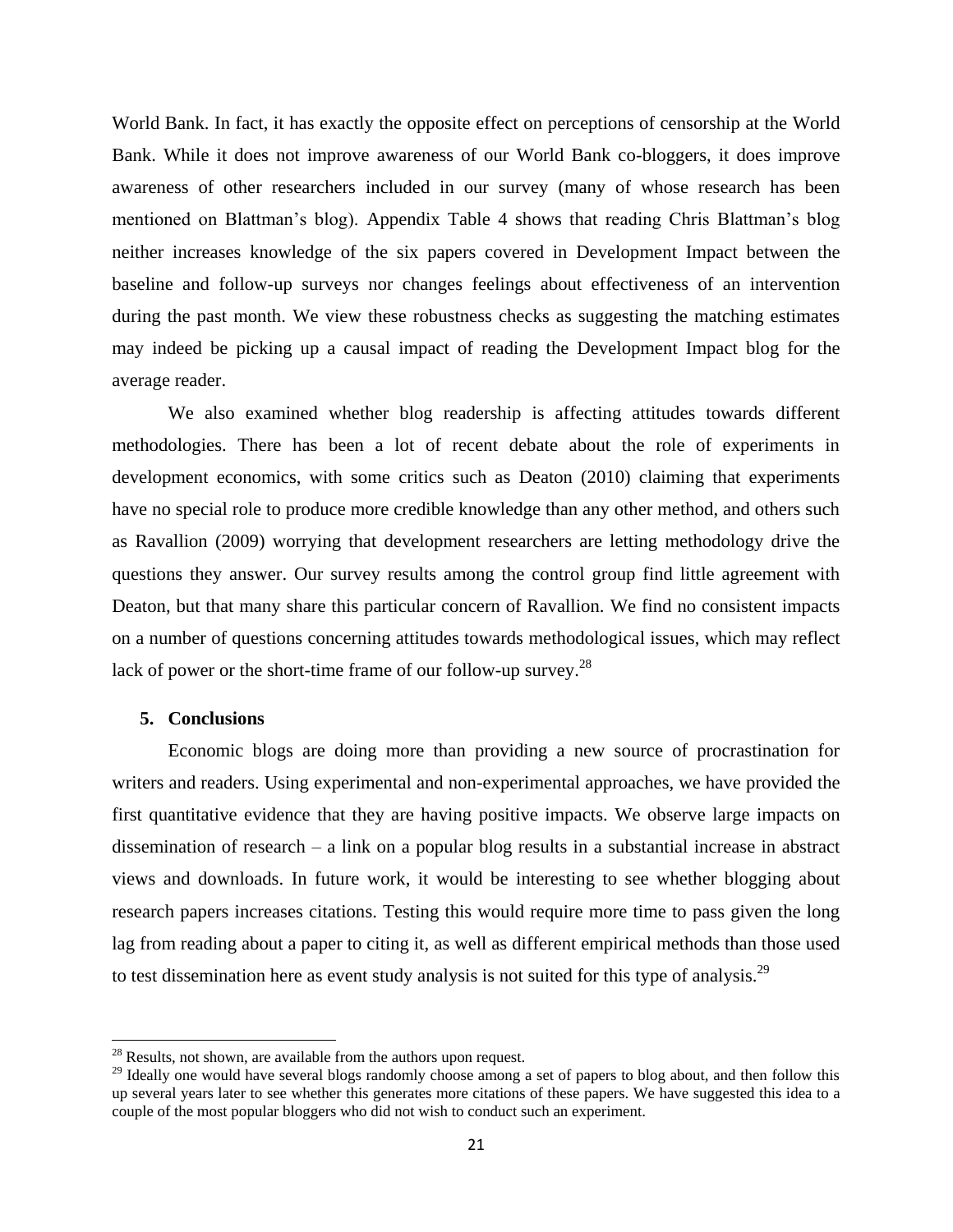We also have evidence from our experiment that blogs influence perceptions, knowledge, and attitudes towards policy: readers of the new Development Impact blog think more highly of World Bank research and are more interested in working in this institution, while the average reader may have gained knowledge about the contents of recent research papers and changed her feelings about the effectiveness of an intervention as a result of reading this blog.

One natural response to our results is to ask why, given these benefits, more economists don't blog? Our results show that there are a number of positive externalities from economics blogs that are unlikely to be captured by the blogger herself: bloggers increase the dissemination of other people's research (in addition to their own work), and can have positive effects on the reputation of their institutions. Moreover, our analysis is unable to measure the costs of blogging, such as the opportunity cost of time. The presence of these externalities, coupled with positive costs of blogging, suggests that there may be an undersupply of good economics blogs.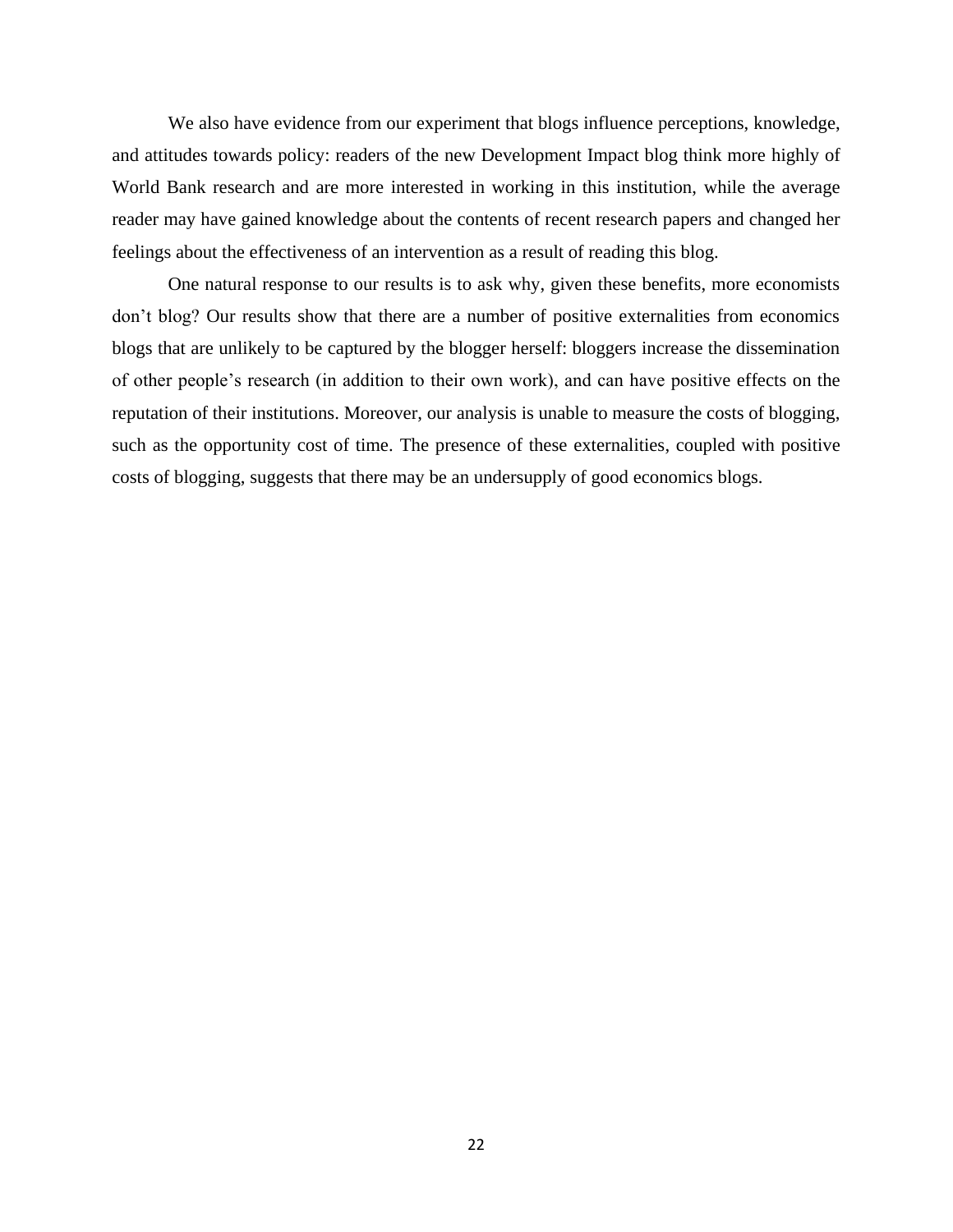## **References**

- Abadie, Alberto and Guido Imbens, "Large sample properties of matching estimators for average treatment effects," *Econometrica* 74 (2006): 431-97.
- Arai, Mahmood and Peter Thoursie, "Giving up foreign names: An empirical examination of surname change and earnings," *Stockholm University Department of Economics Working Paper,* 2006.
- Angrist, Joshua, Guido Imbens and Donald Rubin, "Identification of causal effects using instrumental variables," *Journal of the American Statistical Association* 91 (1996): 444-455.
- Ball, Samuel and Gerry Bogatz, *The First Year of Sesame Street: An Evaluation,* 1970. Educational Testing Service, Princeton, NJ.
- Bruhn, Miriam and David McKenzie, "In pursuit of balance: Randomization in practice in development field experiments," *American Economic Journal: Applied Economics* 1 (2009): 200-32.
- Campbell, John, Andrew Lo and A. Craig MacKinlay, *The Econometrics of Financial Markets,*  1997. Princeton University Press. Princeton, NJ.
- Cowen, Tyler, "Why everything has changed: the recent revolution in cultural economics," *Journal of Cultural Economics* 32 (2008): 261-73.
- Davis, William, Bob Figgins, David Hedengren, and Daniel Klein, "Economics professors' favorite economic thinkers, journals, and blogs (along with party and policy views)," *Econ Journal Watch* 8 (2011): 126-46.
- Deaton, Angus, "Instruments, randomization, and learning about development," *Journal of Economic Literature*, 48 (2010): 424–55
- Dellavigna, Stefano and Ethan Kaplan, "The Fox news effect: Media bias and voting," *Quarterly Journal of Economics* 122 (2007): 1187-1234.
- Dunleavy, Patrick and Chris Gilson, "Improving Academic Communication", presentation at the Investigating Academic Impact conference, 2011:

<http://blogs.lse.ac.uk/impactofsocialsciences/presentations/> [accessed July 31, 2011].

- Gans, Joshua, "Blogs and academic research: A timely story," January 18, 2012. http://www.digitopoly.org/2012/01/18/blogs-and-academic-research-a-timely-story/
- Glenn, Owen, "Scholars who blog," *Chronicle of Higher Education*, June 6, 2003.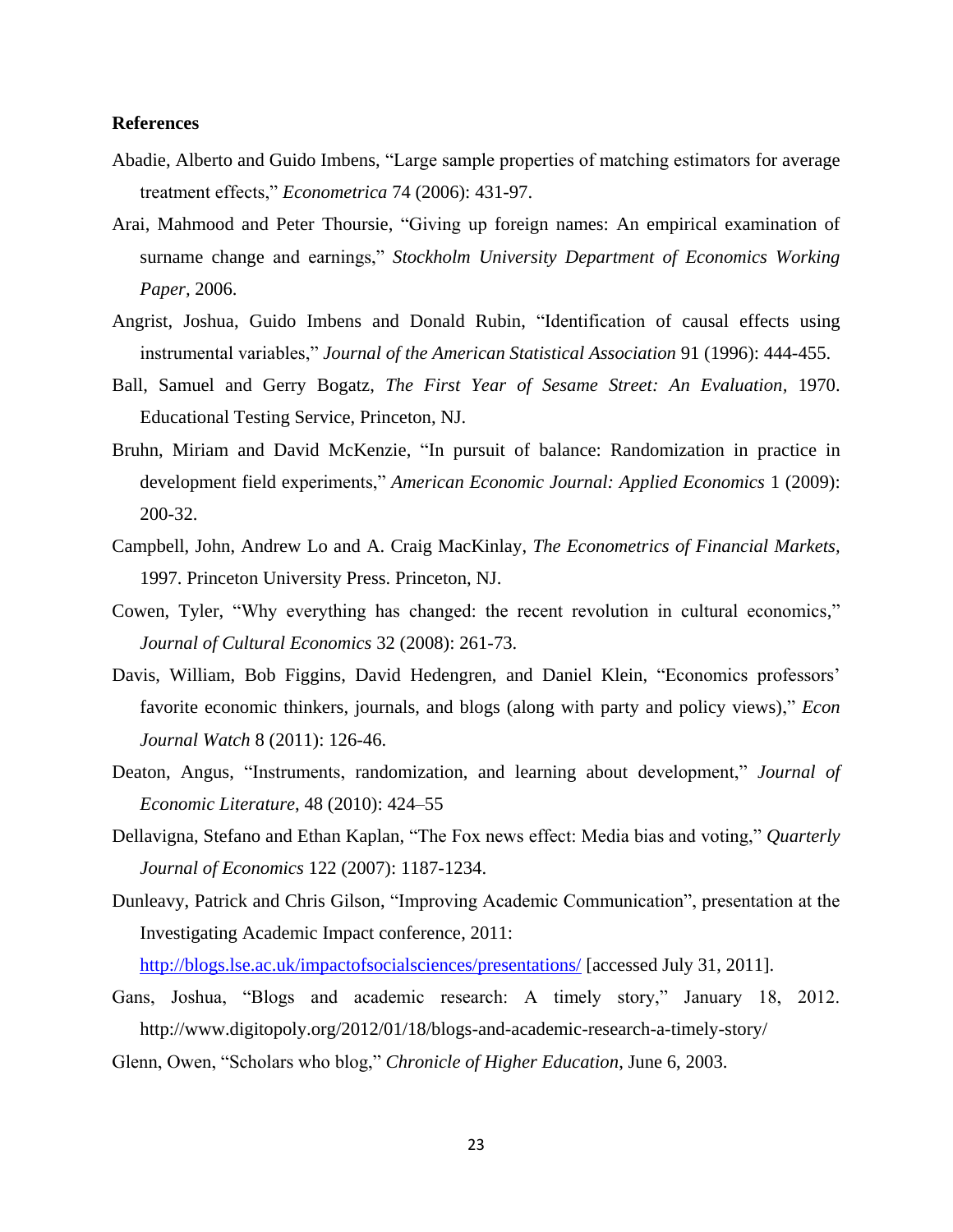- Irwin, Douglas, "Higher tariffs, lower revenues? Analyzing the fiscal aspects of the "Great tariff debate of 1888," *NBER Working Paper no. 6239,* 1997.
- Kahn, Matthew, "Where are the female economics bloggers?" *Christian Science Monitor*, March 26, 2011. [http://www.csmonitor.com/Business/Green-Economics/2011/0326/Where-are-the](http://www.csmonitor.com/Business/Green-Economics/2011/0326/Where-are-the-female-economics-bloggers)[female-economics-bloggers](http://www.csmonitor.com/Business/Green-Economics/2011/0326/Where-are-the-female-economics-bloggers) [accessed August 2, 2011].
- Landry, Craig, Andreas Lange, John List, Michael Price, and Nicholas Rupp, "Toward an understanding of the economics of charity: Evidence from a field experiment," *Quarterly Journal of Economics* 121 (2006): 747-82.
- McKenna, Laura and Antoinette Pole, "What do bloggers do: an average day on a political blog," *Public Choice* 134 (2008): 97-108.
- Mortensen, Dale and Christopher Pissarides, "Job creation and job destruction in the theory of unemployment," *Review of Economic Studies* 61(1994): 397-415.
- Paluck, Elizabeth, "Reducing Intergroup Prejudice and Conflict Using the Media: A Field Experiment in Rwanda," *Journal of Personality and Social Psychology* 96 (2009): 574-87.
- Ravallion, Martin, "Should the Randomistas rule?" *The Economists Voice* 6 (2009).
- Phillips, David P., Elliot J. Kanter, Bridget Bednarczyk, and Patricia L. Tastad, "Importance of the Lay Press in the Transmission of Medical Knowledge to the Scientific Community," *The New England Journal of Medicine* 325 (1991): 1180-1183.
- Ribstein, Larry, "From Bricks to Pajamas: The Law and Economics of Amateur Journalism," *William & Mary Law Review* 48 (2006): 185-249.

<http://scholarship.law.wm.edu/wmlr/vol48/iss1/3>

- Rockey, James, "Who is left-wing, and who just thinks they are?" University of Leicester Working Paper, 2009.
- Sunstein, Cass, "Neither Hayek nor Habermas", *Public Choice* 134 (2008): 87-9.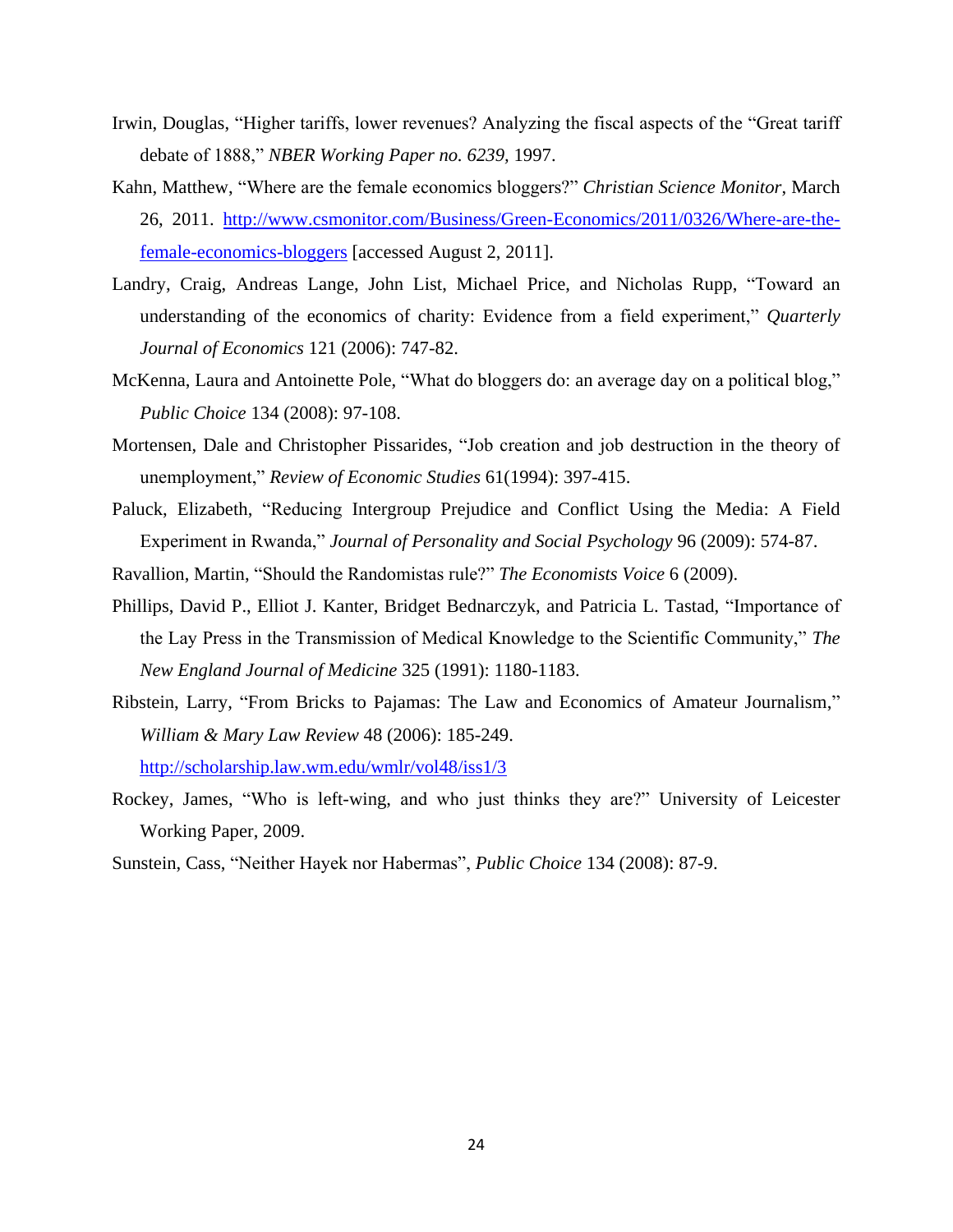**Table 1: Do blogs increase abstract views and downloads of papers blogged about?**

|                                    | <b>Abstract Views</b> |                                                                               |            | <b>Paper Downloads</b> |           |           |           |           |
|------------------------------------|-----------------------|-------------------------------------------------------------------------------|------------|------------------------|-----------|-----------|-----------|-----------|
|                                    | (1)                   | (2)                                                                           | (3)        | (4)                    | (5)       | (6)       | (7)       | (8)       |
| Month of blog post effects         |                       |                                                                               |            |                        |           |           |           |           |
| Aid Watch                          | $67.9***$             | 66.8***                                                                       | 66.1***    | 65.0***                | $17.1***$ | $16.5***$ | $15.9**$  | $15.7***$ |
|                                    | (14.6)                | (14.5)                                                                        | (14.4)     | (14.3)                 | (6.2)     | (6.2)     | (6.1)     | (6.4)     |
| <b>Baseline Scenario</b>           | 150.1***              | 150.1***                                                                      | 149.4***   | $148.7***$             | 35.1***   | 35.1***   | 35.2***   | 35.0***   |
|                                    | (31.9)                | (32.3)                                                                        | (32.3)     | (33.3)                 | (7.2)     | (7.2)     | (7.3)     | (7.6)     |
| Chris Blattman                     | 94.7***               | 88.5***                                                                       | 94.4 ***   | 94.4 ***               | 25.3***   | $23.6***$ | 24.9***   | 24.7***   |
|                                    | (28.5)                | (27.8)                                                                        | (28.4)     | (28.6)                 | (8.1)     | (8.1)     | (8.0)     | (8.1)     |
| Economix                           | 134.0***              | 134.7***                                                                      | 138.2***   | $140.1***$             | 20.0***   | $20.1***$ | $20.5***$ | 20.6***   |
|                                    | (37.9)                | (38.6)                                                                        | (38.5)     | (40.5)                 | (5.8)     | (5.9)     | (6.0)     | (6.3)     |
| Freakonomics                       | 466.4**               | 397.1**                                                                       | 473.3*     | 450.9*                 | 100.3     | 82.9      | 102.1     | 96.3      |
|                                    | (231.5)               | (180.3)                                                                       | (240.3)    | (230.0)                | (68.8)    | (53.7)    | (71.3)    | (68.5)    |
| <b>Marginal Revolution</b>         | 295.2***              | 258.6***                                                                      | 296.2***   | 286.7***               | 38.8***   | 29.8***   | 39.3***   | 36.6***   |
|                                    | (83.3)                | (62.0)                                                                        | (86.4)     | (84.1)                 | (12.5)    | (6.7)     | (13.2)    | (12.2)    |
| <b>Overcoming Bias</b>             | 102.9***              | 102.9***                                                                      | $101.6***$ | $101.5***$             | $18.8**$  | $18.8**$  | $18.5***$ | $18.2**$  |
|                                    | (34.5)                | (35.0)                                                                        | (35.0)     | (35.9)                 | (7.9)     | (8.0)     | (7.8)     | (7.9)     |
| Paul Krugman                       | 446.5***              | 448.9***                                                                      | 437.9***   | 425.9***               | 83.3***   | 83.9 ***  | 80.6***   | $76.3**$  |
|                                    | (160.7)               | (163.0)                                                                       | (160.4)    | (160.5)                | (31.0)    | (31.4)    | (30.2)    | (29.2)    |
| Month after blog post effects      |                       |                                                                               |            |                        |           |           |           |           |
| Aid Watch                          | $-2.5$                | $-3.8$                                                                        | $-4.3$     | $-5.3$                 | $-1.6$    | $-2.4$    | $-2.7$    | $-2.9$    |
|                                    | (5.4)                 | (6.4)                                                                         | (6.4)      | (6.4)                  | (2.7)     | (3.2)     | (3.2)     | (2.9)     |
| <b>Baseline Scenario</b>           | 16.8***               | $16.8***$                                                                     | $16.2***$  | $15.4***$              | $5.6***$  | $5.6***$  | $5.7***$  | $5.5***$  |
|                                    | (3.0)                 | (3.0)                                                                         | (3.1)      | (3.5)                  | (1.3)     | (1.3)     | (1.4)     | (1.3)     |
| Chris Blattman                     | $11.2***$             | $9.8***$                                                                      | $10.8***$  | 10.9***                | $2.6*$    | $2.0**$   | 2.1       | 2.0       |
|                                    | (3.2)                 | (1.9)                                                                         | (2.7)      | (2.4)                  | (1.4)     | (1.0)     | (1.4)     | (1.6)     |
| Economix                           | $20.3***$             | $20.5***$                                                                     | 18.9**     | $17.2**$               | $2.8**$   | $2.8*$    | $2.5*$    | 2.3       |
|                                    | (8.6)                 | (8.8)                                                                         | (8.1)      | (8.6)                  | (1.4)     | (1.5)     | (1.4)     | (1.7)     |
| Freakonomics                       | 152.6                 | 24.9                                                                          | 159.1      | 111.0                  | 23.8      | $-8.4$    | 25.5      | 13.0      |
|                                    | (131.7)               | (22.2)                                                                        | (139.3)    | (103.8)                | (22.1)    | (6.5)     | (24.0)    | (14.4)    |
| Marginal Revolution                | 138.2                 | 105.3                                                                         | 139.2      | 128.8                  | 45.8      | 37.8      | 46.2      | 43.3      |
|                                    | (92.4)                | (68.7)                                                                        | (96.1)     | (91.9)                 | (31.6)    | (25.8)    | (32.5)    | (31.5)    |
| <b>Overcoming Bias</b>             | $11.2***$             | $11.2***$                                                                     | $9.9***$   | $9.8***$               | $2.8**$   | $2.8**$   | $2.5***$  | $2.2*$    |
|                                    | (2.5)                 | (2.5)                                                                         | (1.9)      | (1.6)                  | (1.1)     | (1.1)     | (1.1)     | (1.1)     |
| Paul Krugman                       | 111.9*                | 114.2*                                                                        | $103.3*$   | $91.3*$                | 28.7      | 29.3      | 26.0      | 21.7      |
|                                    | (66.7)                | (67.9)                                                                        | (61.9)     | (55.0)                 | (19.5)    | (19.9)    | (18.0)    | (15.3)    |
| Month before blog post effects     |                       |                                                                               |            |                        |           |           |           |           |
| Aid Watch                          | 1.5                   | 0.8                                                                           | $-0.3$     | $-1.3$                 | 5.8       | 5.3       | 4.6       | 4.4       |
|                                    | (4.2)                 | (3.8)                                                                         | (3.3)      | (3.3)                  | (5.9)     | (5.7)     | (5.4)     | (5.9)     |
| <b>Baseline Scenario</b>           | 0.7                   | 0.7                                                                           | 0.0        | $-0.7$                 | 1.0       | 1.0       | 1.1       | 0.8       |
|                                    | (1.6)                 | (1.7)                                                                         | (2.1)      | (2.5)                  | (0.9)     | (0.9)     | (1.3)     | (1.4)     |
| Chris Blattman                     | $-0.5$                | $-1.6$                                                                        | $-0.8$     | $-0.8$                 | 2.2       | 1.8       | 1.7       | 1.6       |
|                                    | (5.3)                 | (5.9)                                                                         | (5.0)      | (4.9)                  | (3.5)     | (3.8)     | (3.3)     | (3.1)     |
| Economix                           | 7.3                   | 8.1                                                                           | 6.3        | 3.7                    | 0.8       | 0.9       | 0.6       | 0.5       |
|                                    | (8.2)                 | (8.6)                                                                         | (8.6)      | (9.1)                  | (1.7)     | (1.8)     | (1.8)     | (2.0)     |
| Freakonomics                       | 14.6                  | 10.4                                                                          | 21.9       | 28.3                   | $5.0*$    | 4.1       | 6.9       | 8.6       |
|                                    | (9.7)                 | (8.0)                                                                         | (17.5)     | (27.7)                 | (2.9)     | (2.6)     | (4.8)     | (7.4)     |
| Marginal Revolution                | 8.0                   | 3.7                                                                           | 9.2        | 11.2                   | 2.9       | 2.1       | 3.4       | 3.8       |
|                                    | (6.9)                 | (8.3)                                                                         | (10.0)     | (15.1)                 | (2.5)     | (2.9)     | (3.2)     | (4.2)     |
| <b>Overcoming Bias</b>             | $1.0\,$               | $1.0\,$                                                                       | $-0.5$     | $-1.1$                 | $1.0\,$   | 1.0       | 0.6       | 0.4       |
|                                    | (3.5)                 | (3.5)                                                                         | (2.7)      | (2.0)                  | (1.6)     | (1.7)     | (1.5)     | (1.2)     |
| Paul Krugman                       | 14.7                  | 17.2                                                                          | 6.1        | $-5.9*$                | 3.9       | 4.5       | $1.2\,$   | $-3.1$    |
|                                    | (10.7)                | (11.4)                                                                        | (5.2)      | (3.2)                  | (4.5)     | (4.7)     | (3.1)     | (2.2)     |
|                                    |                       |                                                                               |            |                        |           |           |           |           |
| Window on either side of blog date |                       | 24 months 24 months 12 months 6 months 24 months 24 months 12 months 6 months |            |                        |           |           |           |           |
| Paper-specific linear time trend   | No                    | Yes                                                                           | No         | No                     | No        | Yes       | No        | No        |
| Observations                       | 3,841                 | 3,841                                                                         | 2,295      | 1,310                  | 3,841     | 3,841     | 2,295     | 1,310     |

Notes: Robust standard errors in parentheses clustered at the paper level,

\*, \*\*, and \*\*\* indicate significance at 10, 5 and 1% levels respectively.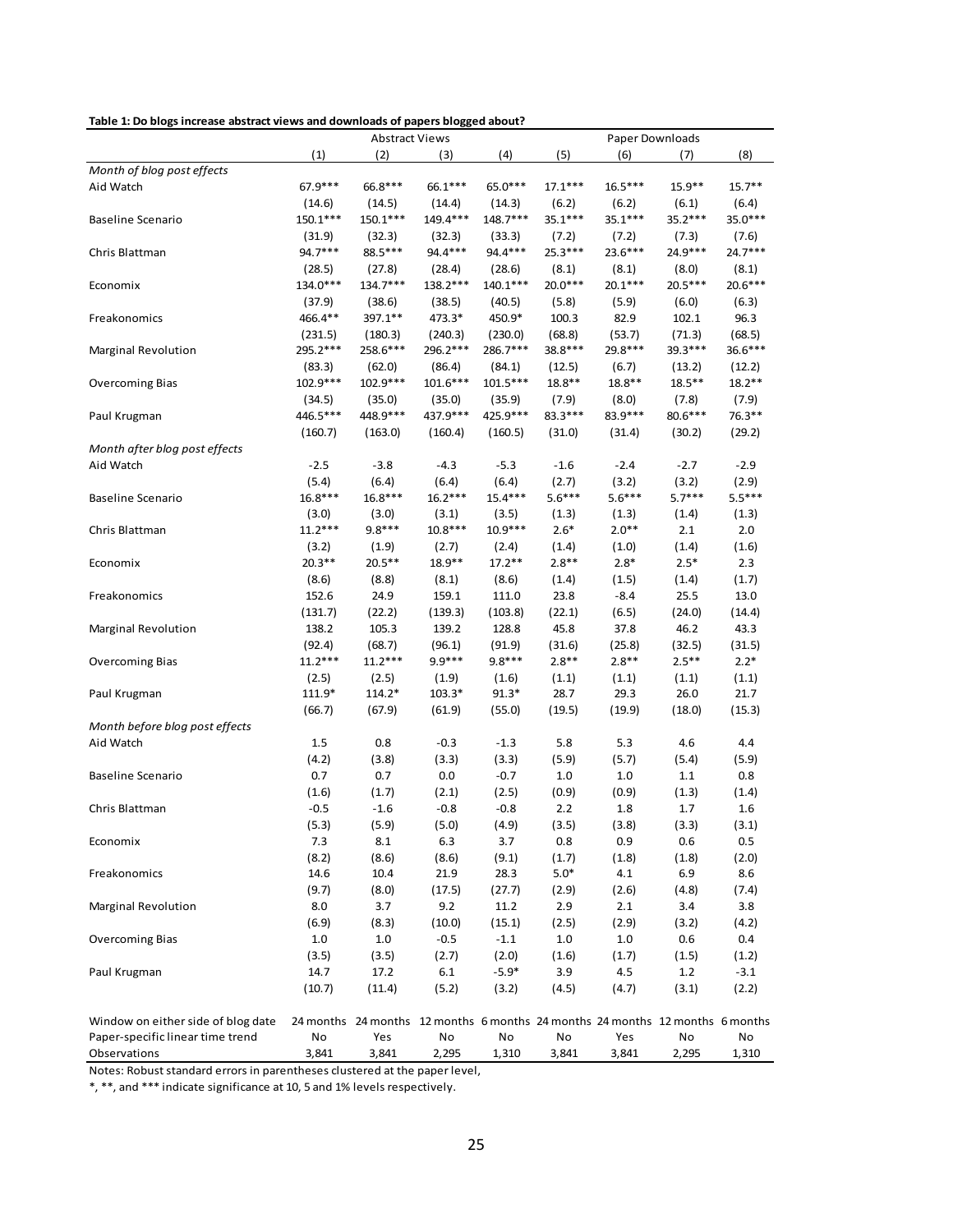|                                                                                  | PhD               | Masters | Field | Assistant | World Bank            |
|----------------------------------------------------------------------------------|-------------------|---------|-------|-----------|-----------------------|
|                                                                                  | Students Students |         | Staff |           | Professors Economists |
| <b>Basic Characteristics</b>                                                     |                   |         |       |           |                       |
| Mean Age                                                                         | 28.4              | 26.5    | 27.0  | 32.7      | 34.2                  |
| <b>Proportion Female</b>                                                         | 0.45              | 0.54    | 0.51  | 0.46      | 0.42                  |
| Proportion in the U.S.                                                           | 0.68              | 0.54    | 0.20  | 0.65      | 0.78                  |
| <b>Currently Writing a Research Paper</b>                                        | 0.87              | 0.71    | 0.25  | 0.95      | 0.95                  |
| Currently Implementing a Survey                                                  | 0.31              | 0.17    | 0.44  | 0.53      | 0.49                  |
| Currently Implementing an Experiment                                             | 0.20              | 0.09    | 0.75  | 0.49      | 0.26                  |
| Mean number of current research papers (out of 12) read                          | 1.44              | 0.98    | 1.21  | 2.24      | 0.70                  |
| Proportion who have read 0 out of 12 recent papers                               | 0.41              | 0.54    | 0.39  | 0.22      | 0.63                  |
| Economics Blog reading characteristics                                           |                   |         |       |           |                       |
| Has read an Economics Blog in last 6 months                                      | 0.76              | 0.76    | 0.84  | 0.79      | 0.78                  |
| Males                                                                            | 0.82              | 0.85    | 0.84  | 0.74      | 0.77                  |
| Females                                                                          | 0.69              | 0.68    | 0.84  | 0.84      | 0.80                  |
| Made a comment on an Economics Blog in last 6 months                             | 0.10              | 0.09    | 0.17  | 0.10      | 0.14                  |
| Conditional on reading economics blogs                                           |                   |         |       |           |                       |
| Reads blog by going manually to blog webpage                                     | 0.69              | 0.73    | 0.68  | 0.74      | 0.89                  |
| Reads blogs daily or several times a week                                        | 0.40              | 0.39    | 0.55  | 0.34      | 0.31                  |
| Read Marginal Revolution in last month                                           | 0.36              | 0.20    | 0.38  | 0.40      | 0.14                  |
| Read Freakonomics in last month                                                  | 0.42              | 0.36    | 0.34  | 0.40      | 0.28                  |
| Read Chris Blattman in last month                                                | 0.44              | 0.34    | 0.64  | 0.48      | 0.17                  |
| Read Aid Watch in last month                                                     | 0.24              | 0.19    | 0.43  | 0.08      | 0.10                  |
| Read Dani Rodrik in last month                                                   | 0.31              | 0.48    | 0.42  | 0.36      | 0.52                  |
| Read IPA blog in last month                                                      | 0.21              | 0.36    | 0.68  | 0.18      | 0.07                  |
| Actions taken in last month as a result of reading blogs(conditional on reading) |                   |         |       |           |                       |
| Read a new economics paper                                                       | 0.59              | 0.53    | 0.57  | 0.50      | 0.72                  |
| Added a question to a survey questionnaire                                       | 0.02              | 0.02    | 0.06  | 0.04      | 0.07                  |
| Changed how they plan on analyzing data                                          | 0.08              | 0.09    | 0.11  | 0.06      | 0.10                  |
| Changed feelings about effectiveness of a particular intervention                | 0.29              | 0.44    | 0.44  | 0.10      | 0.34                  |
| Sample Size                                                                      | 405               | 181     | 150   | 76        | 43                    |

#### **Table 2: Basic Characteristics and Blog Reading of Development Economist Survey Respondents**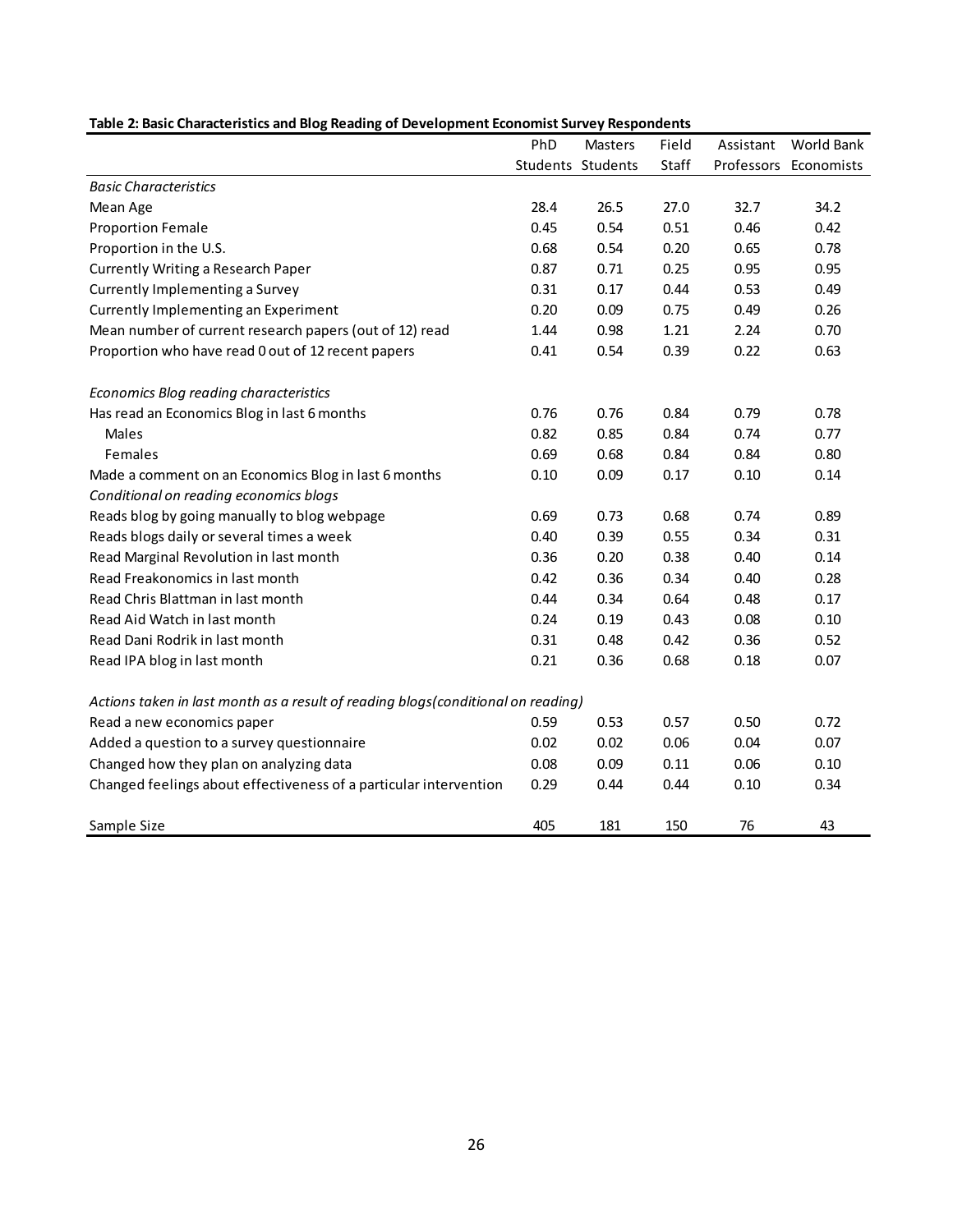## **Table 3: Did the Encouragement Work, and for Whom?**

Dependent Variable: Read Development Impact Blog in last month

|                                                         | (1)         | (2)        | (3)     | (4)        | (5)                           |
|---------------------------------------------------------|-------------|------------|---------|------------|-------------------------------|
|                                                         | Full sample | Males      |         |            | Females Research Not Research |
|                                                         |             |            |         | Focused    | Focused                       |
| Treatment                                               | $0.099***$  | $0.137***$ | 0.038   | $0.195***$ | 0.054                         |
|                                                         | (0.036)     | (0.048)    | (0.057) | (0.066)    | (0.043)                       |
| Proportion of Control Group who read Development Impact | 0.18        | 0.15       | 0.21    | 0.14       | 0.19                          |
| <b>Observations</b>                                     | 445         | 239        | 202     | 135        | 310                           |

Notes: Robust standard errors in parentheses, \*, \*\*, and \*\*\* indicate significance at 10, 5 and 1% levels respectively. Research-focused denotes individuals who say at baseline they wish to become an academic researcher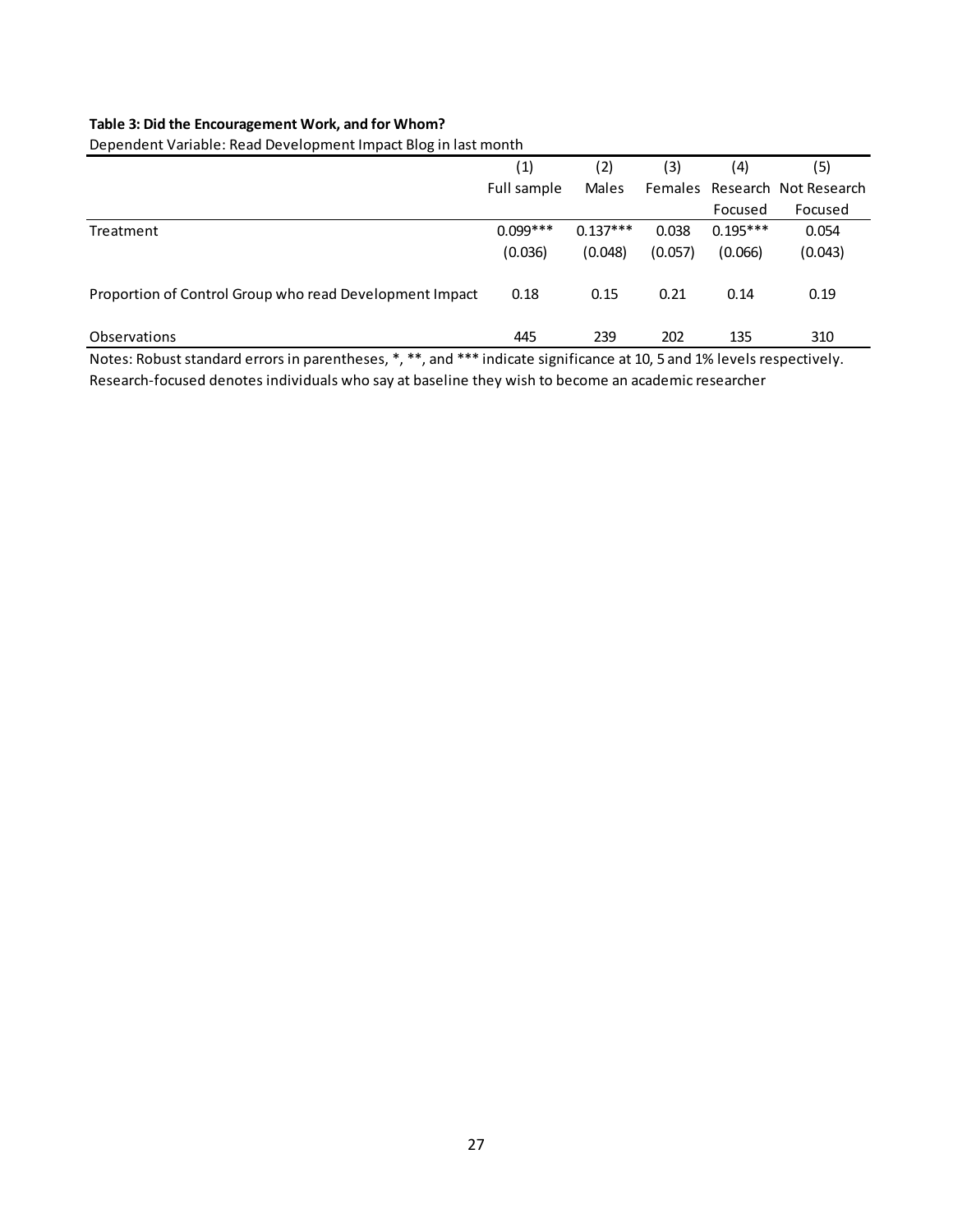#### **Table 4: Impact of Reading Development Impact Blog on Perceptions of Institutions**

|                                                     |               |            | Full sample |            |            | Males      |            | Research-focused |
|-----------------------------------------------------|---------------|------------|-------------|------------|------------|------------|------------|------------------|
|                                                     | Control Group | (1)        | (2)         | (3)        | (4)        | (5)        | (6)        | (7)              |
|                                                     | Mean          | ITT        | <b>TOT</b>  | Matching   | ITT        | <b>TOT</b> | ITT        | <b>TOT</b>       |
| Interest in Working as a researcher:                |               |            |             |            |            |            |            |                  |
| at World Bank                                       | 7.87          | 0.122      | 1.243       | $0.514*$   | 0.102      | 0.760      | $0.748*$   | $3.777*$         |
|                                                     |               | (0.213)    | (2.151)     | (0.301)    | (0.311)    | (2.236)    | (0.388)    | (2.087)          |
| at IMF                                              | 5.18          | 0.221      | 2.008       | $-0.534$   | $-0.107$   | $-0.770$   | 0.468      | 2.366            |
|                                                     |               | (0.272)    | (2.566)     | (0.430)    | (0.396)    | (2.761)    | (0.508)    | (2.522)          |
| at top-10 research university                       | 7.63          | 0.230      | 2.163       | 0.282      | 0.177      | 1.258      | $0.512*$   | 2.587            |
|                                                     |               | (0.233)    | (2.223)     | (0.370)    | (0.305)    | (2.101)    | (0.304)    | (1.671)          |
| at Liberal Arts University                          | 5.55          | 0.0169     | 0.149       | $-0.364$   | $-0.278$   | $-1.810$   | $-0.893**$ | $-4.464*$        |
|                                                     |               | (0.249)    | (2.162)     | (0.377)    | (0.343)    | (2.264)    | (0.420)    | (2.423)          |
| <b>Perception of Quality of Research Produced</b>   |               |            |             |            |            |            |            |                  |
| at World Bank                                       | 7.73          | $0.309**$  | 2.968*      | $0.442*$   | $0.575**$  | 4.298**    | $0.739**$  | $3.465**$        |
|                                                     |               | (0.156)    | (1.681)     | (0.232)    | (0.222)    | (2.043)    | (0.285)    | (1.487)          |
| at IMF                                              | 6.39          | $0.431**$  | 3.987*      | 0.052      | $0.537*$   | 3.530*     | $0.737**$  | $3.453*$         |
|                                                     |               | (0.199)    | (2.249)     | (0.312)    | (0.285)    | (2.083)    | (0.370)    | (1.834)          |
| at Harvard, Yale and MIT                            | 8.70          | $0.354***$ | $3.374**$   | $0.346**$  | $0.544***$ | $3.867**$  | 0.195      | 0.930            |
|                                                     |               | (0.124)    | (1.580)     | (0.169)    | (0.186)    | (1.726)    | (0.224)    | (1.046)          |
| at selection of other schools                       | 6.85          | 0.111      | 1.087       | 0.010      | 0.258      | 1.825      | 0.113      | 0.524            |
|                                                     |               | (0.131)    | (1.311)     | (0.186)    | (0.184)    | (1.360)    | (0.244)    | (1.071)          |
| Perception of Extent to which World Bank staff face |               |            |             |            |            |            |            |                  |
| Censorship over blog posts (1=high, 5 = low)        | 3.41          | 0.130      | 1.147       | $0.711***$ | 0.208      | 1.296      | $0.537***$ | $2.465***$       |
|                                                     |               | (0.107)    | (0.921)     | (0.149)    | (0.144)    | (0.860)    | (0.188)    | (0.931)          |
| <b>Awareness of Individuals</b>                     |               |            |             |            |            |            |            |                  |
| Proportion aware of 2 Development Impact bloggers   | 0.61          | 0.012      | 0.114       | $0.168***$ | $0.107*$   | $0.837*$   | $-0.021$   | $-0.102$         |
|                                                     |               | (0.041)    | (0.379)     | (0.062)    | (0.0575)   | (0.491)    | (0.074)    | (0.358)          |
| Proportion aware of 7 comparable researchers not    | 0.63          | $-0.019$   | $-0.167$    | 0.058      | 0.025      | 0.182      | $-0.052$   | $-0.255$         |
| mentioned on Development Impact blog                |               | (0.033)    | (0.294)     | (0.053)    | (0.046)    | (0.330)    | (0.057)    | (0.282)          |
| Sample Size                                         |               | 439        | 439         | 433        | 235        | 235        | 134        | 134              |

Notes: Robust standard errors in parentheses, \*, \*\* and \*\*\* indicate significance at the 10%, 5% and 1% levels respectively.

Selection of other schools is average over Oxford, Paris School of Economics, Williams, Cornell, Michigan, British Columbia, and Duke.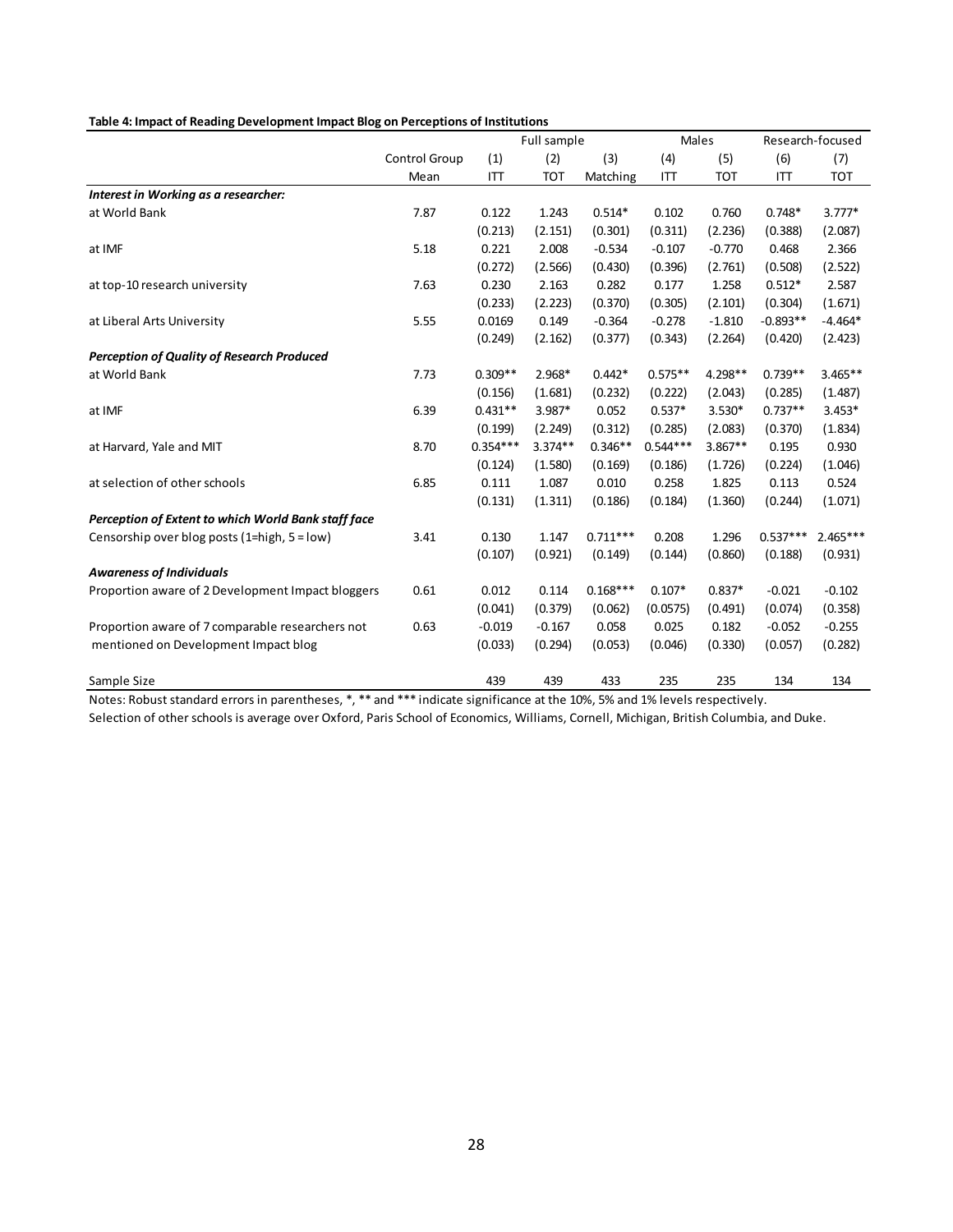#### **Table 5: Impact of Reading Development Impact Blog on Reader Knowledge and Attitudes Regarding the Effectiveness of Interventions**

| Control Group |           |                      | Full sample |           |          |          |                                                                                                                         | Males |  |  | Research-focused |  |
|---------------|-----------|----------------------|-------------|-----------|----------|----------|-------------------------------------------------------------------------------------------------------------------------|-------|--|--|------------------|--|
|               | (1)       | (2)                  | (3)         | (4)       | (5)      | (6)      | (7)                                                                                                                     |       |  |  |                  |  |
|               | ITT       | тот                  | Matching    | ITT       | TOT      | IП       | <b>TOT</b>                                                                                                              |       |  |  |                  |  |
|               |           |                      |             |           |          |          |                                                                                                                         |       |  |  |                  |  |
| 0.91          | $-0.103$  | $-1.038$             | $0.655***$  | $-0.0367$ | $-0.267$ | 0.0273   | 0.140                                                                                                                   |       |  |  |                  |  |
|               |           | (1.159)              | (0.151)     | (0.133)   | (0.975)  | (0.183)  | (0.889)                                                                                                                 |       |  |  |                  |  |
|               |           |                      |             |           |          |          |                                                                                                                         |       |  |  |                  |  |
| 0.25          | $-0.0515$ | $-0.417$             | $0.192***$  | $-0.0626$ | $-0.388$ | 0.0154   | 0.0272                                                                                                                  |       |  |  |                  |  |
|               |           | (0.474)              | (0.071)     | (0.0466)  | (0.456)  | (0.0625) | (0.362)                                                                                                                 |       |  |  |                  |  |
|               | 445       | 445                  | 439         | 239       | 239      | 135      | 135                                                                                                                     |       |  |  |                  |  |
|               | Mean      | (0.0982)<br>(0.0325) |             |           |          |          | Notari Babuet standard experie paranthecas * ***and *** indicate similizance at the 100/ FM and 10/ lough reconstituely |       |  |  |                  |  |

Notes: Robust standard errors in parentheses, \*, \*\* and \*\*\* indicate significance at the 10%, 5% and 1% levels respectively.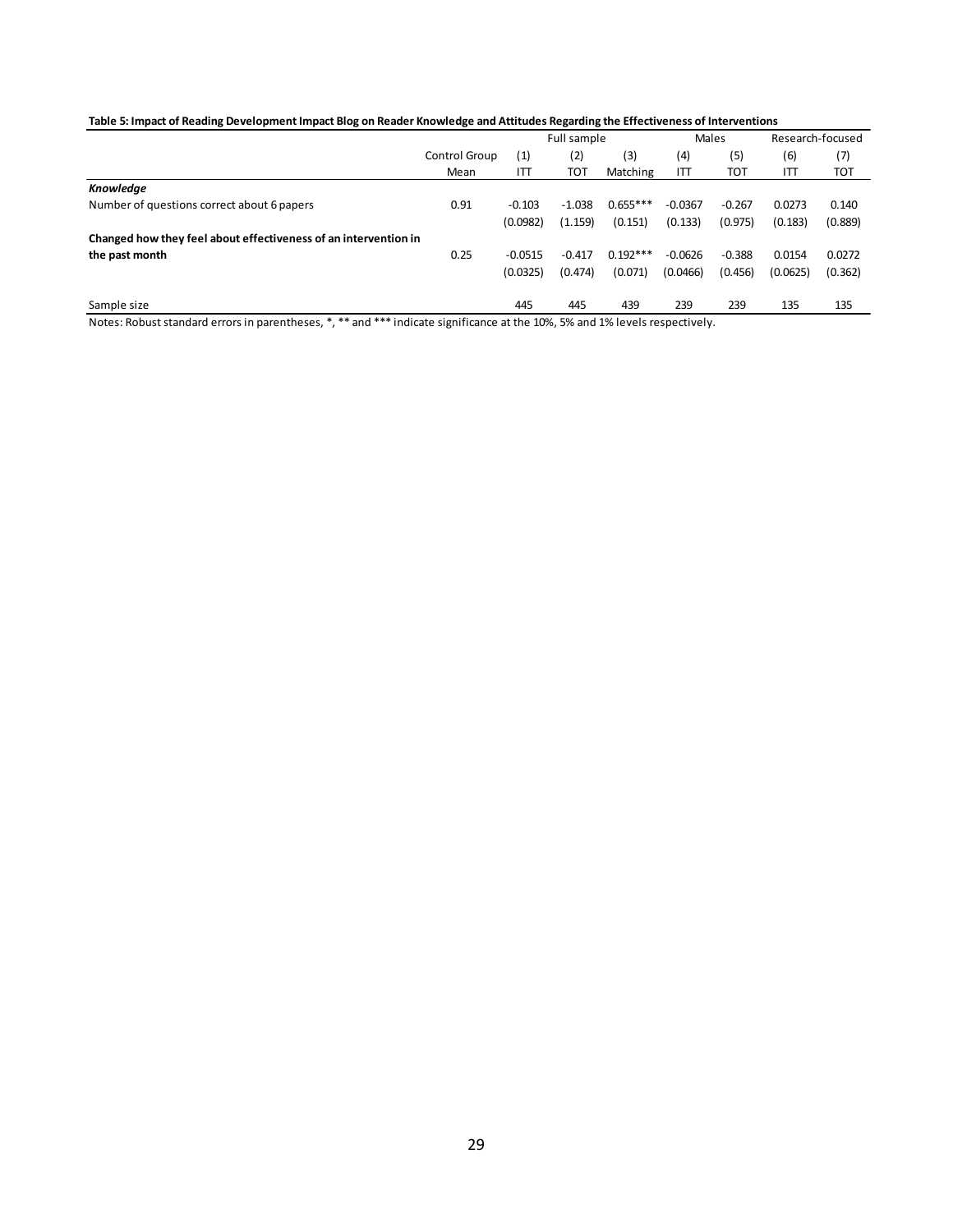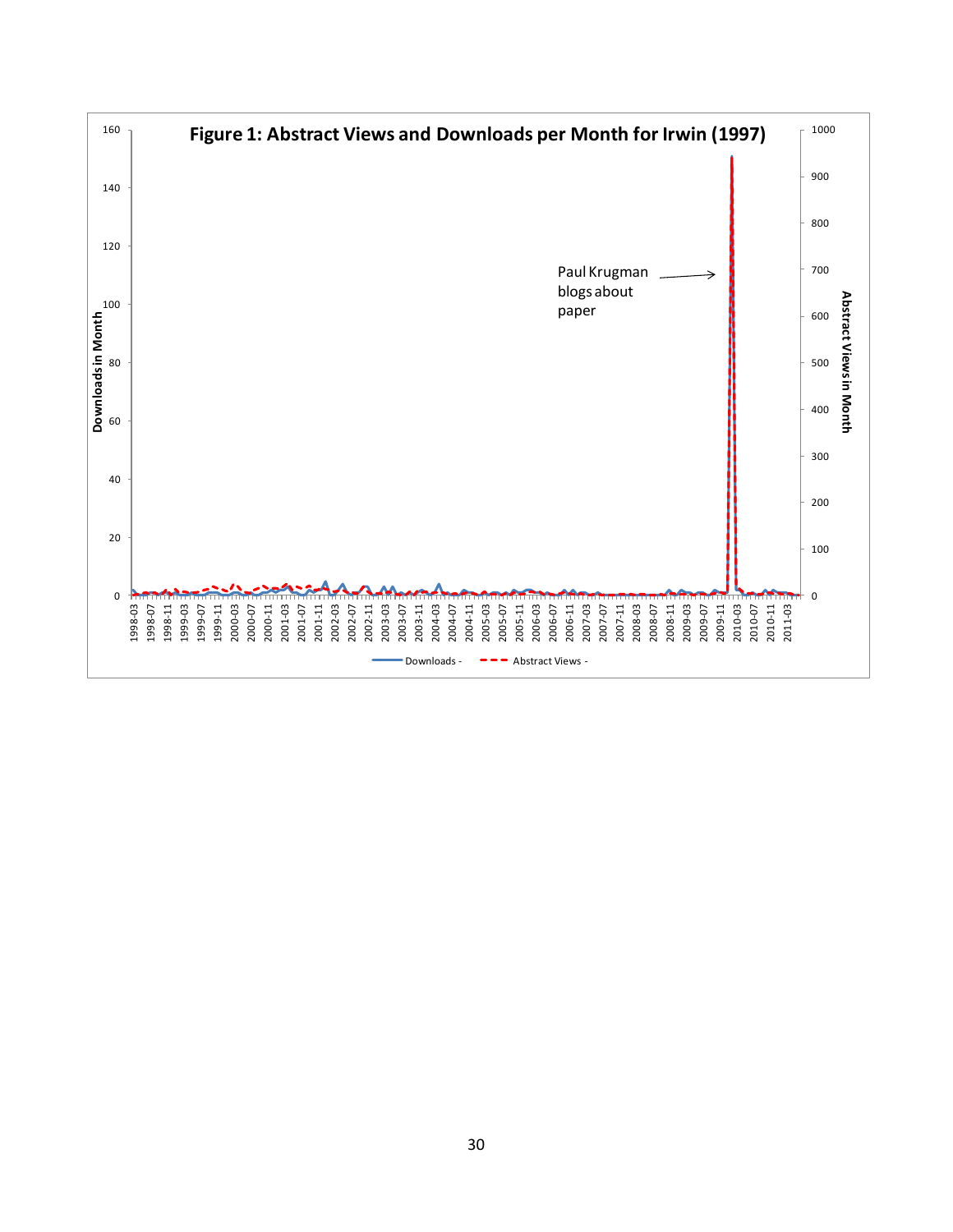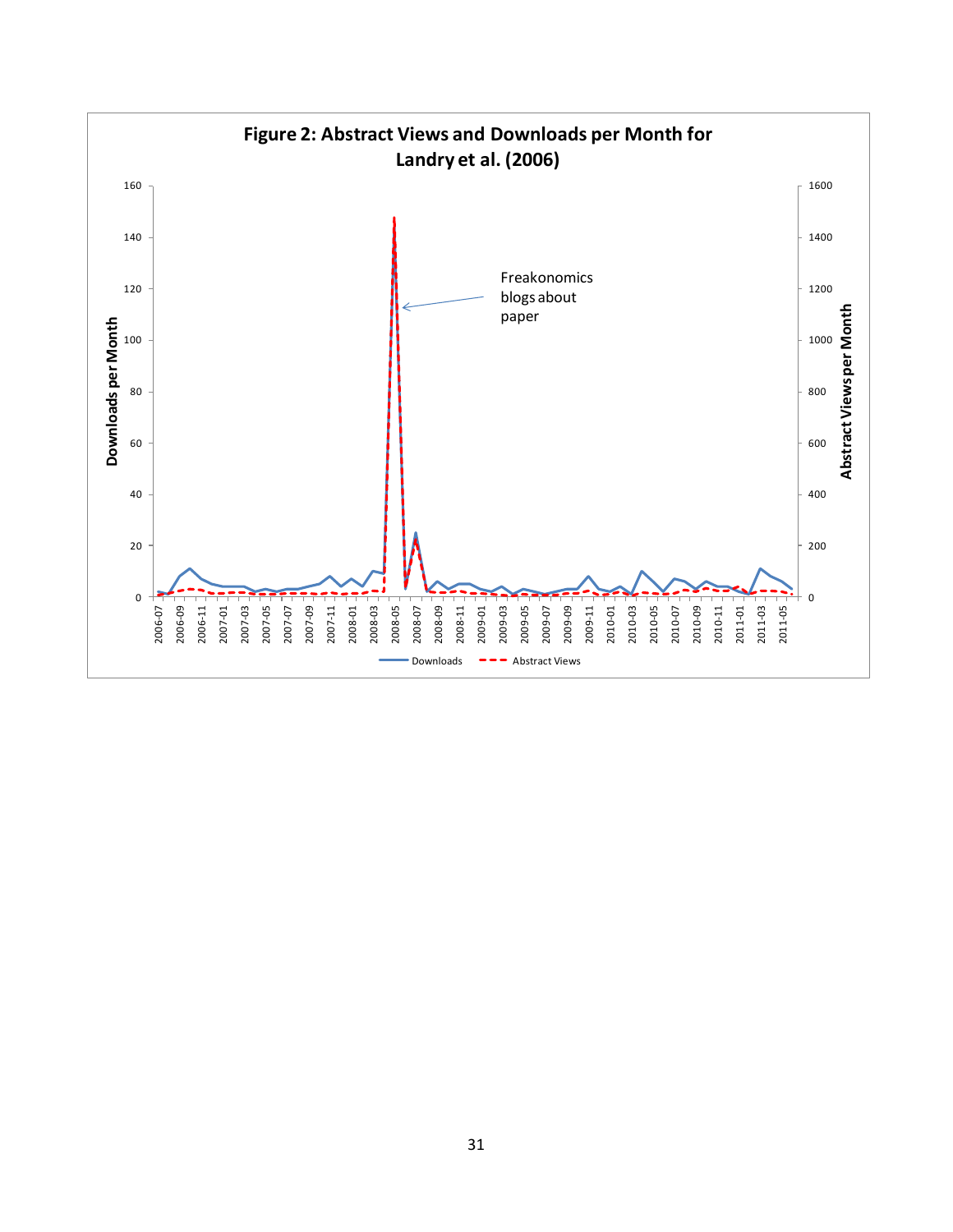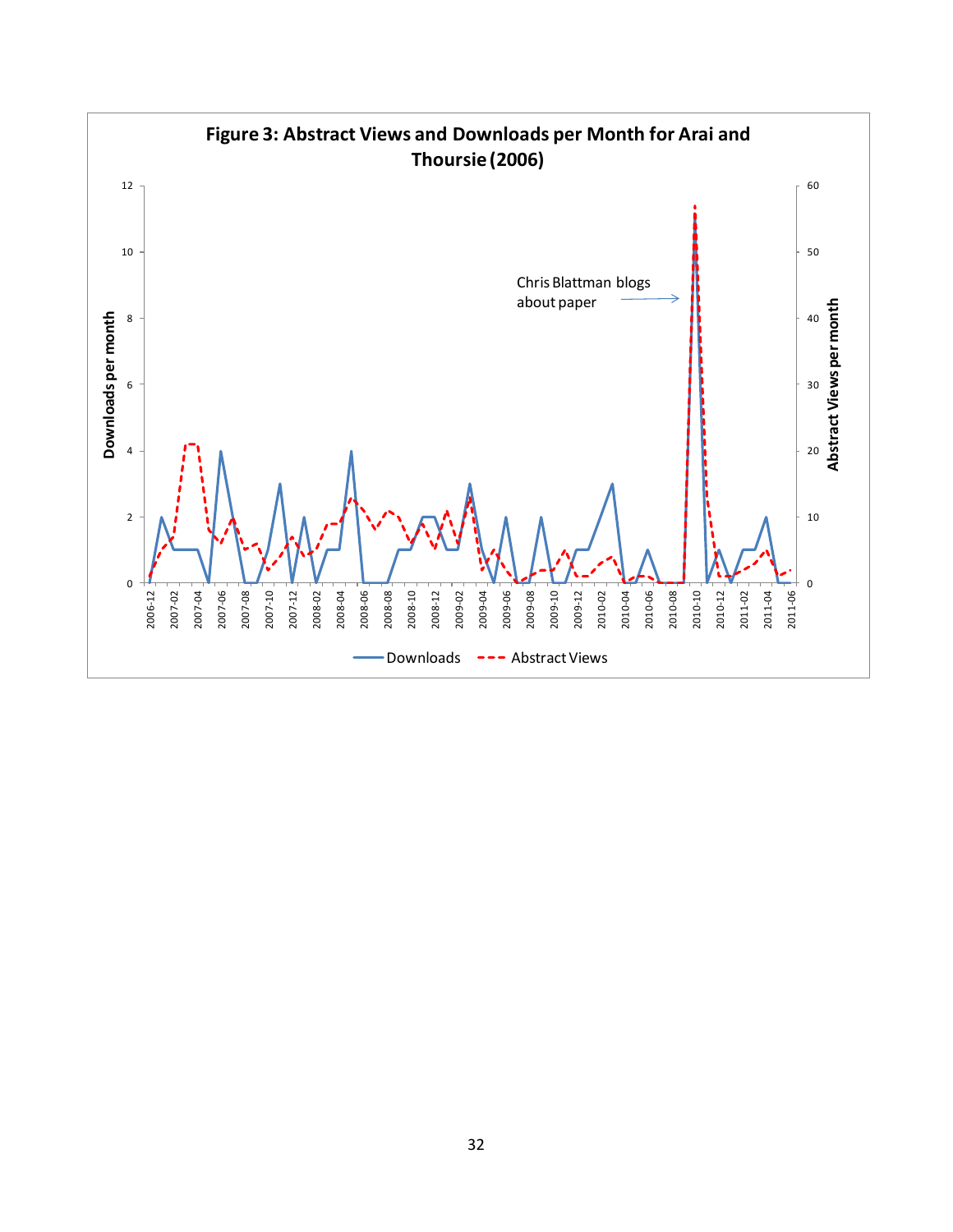# **Appendices (for ONLINE PUBLICATION ONLY)**

# **Appendix 1**

| Appendix Table 1: Impact of Blogs on NBER downloads |                    |                    |  |  |  |  |
|-----------------------------------------------------|--------------------|--------------------|--|--|--|--|
|                                                     | (1)                | (2)                |  |  |  |  |
| Month of blog post effects                          |                    |                    |  |  |  |  |
| Marginal Revolution                                 | 43.9**             | 44.2**             |  |  |  |  |
|                                                     | (16.7)             | (15.2)             |  |  |  |  |
| Paul Krugman                                        | 235.1***           | 233.0***           |  |  |  |  |
|                                                     | (67.4)             | (68.3)             |  |  |  |  |
| <b>Baseline Scenario</b>                            | $45.7***$          | 43.1***            |  |  |  |  |
|                                                     | (7.0)              | (5.5)              |  |  |  |  |
| Month after blog post effects                       |                    |                    |  |  |  |  |
| <b>Marginal Revolution</b>                          | 7.4                | 7.7                |  |  |  |  |
|                                                     | (10.6)             | (8.0)              |  |  |  |  |
| Paul Krugman                                        | $11.8*$            | 9.8                |  |  |  |  |
|                                                     | (6.1)              | (5.7)              |  |  |  |  |
| <b>Baseline Scenario</b>                            | 3.0                | 0.5                |  |  |  |  |
|                                                     | (7.1)              | (6.3)              |  |  |  |  |
| Month before blog post effects                      |                    |                    |  |  |  |  |
| <b>Marginal Revolution</b>                          | $-10.2*$           | $-9.9***$          |  |  |  |  |
|                                                     | (4.8)              | (2.7)              |  |  |  |  |
| Paul Krugman                                        | $-2.2$             | $-4.2$             |  |  |  |  |
|                                                     | (4.7)              | (5.2)              |  |  |  |  |
| <b>Baseline Scenario</b>                            | 1.0                | $-1.5$             |  |  |  |  |
|                                                     |                    | $(3.9)$ $(2.7)$    |  |  |  |  |
| Constant                                            |                    | 32.4*** 32.6***    |  |  |  |  |
|                                                     | (1.1)              | (1.7)              |  |  |  |  |
| Window on either side of blog date                  | 12 months 6 months |                    |  |  |  |  |
| Observations<br>a la<br>المستملة مربو               | 349                | 195<br>$1 - 1 - 1$ |  |  |  |  |

Notes: Robust standard errors in parentheses clustered at the paper level, \*, \*\*, and \*\*\* indicate significance at 10, 5 and 1% levels respectively.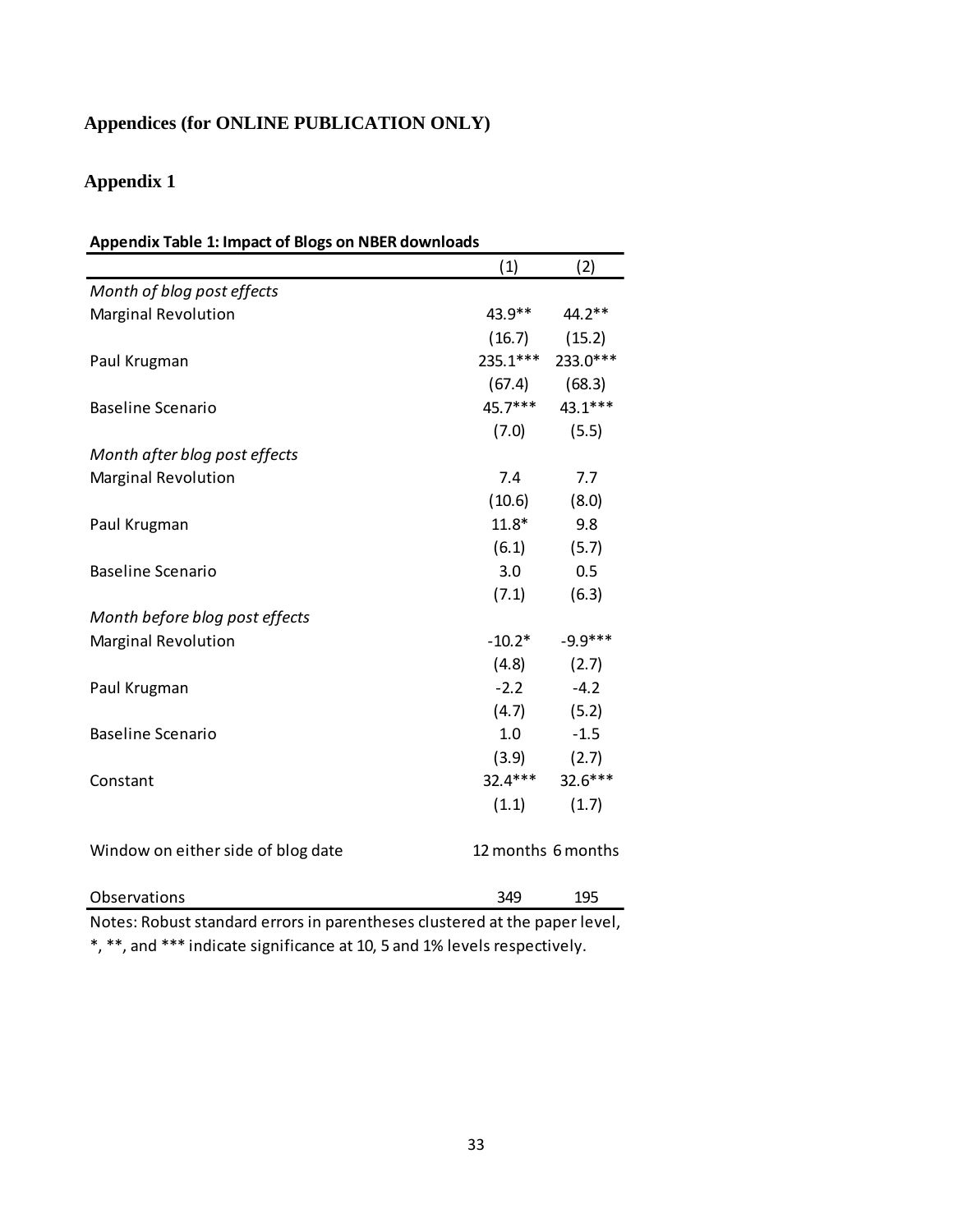|                                            | <b>Full Sample Randomized</b> |                   |       |         | Follow-up Respondents |       |  |
|--------------------------------------------|-------------------------------|-------------------|-------|---------|-----------------------|-------|--|
|                                            | Control                       | Treatment p-value |       | Control | Treatment p-value     |       |  |
| <b>Stratification Variables</b>            |                               |                   |       |         |                       |       |  |
| Ph.D. Student                              | 0.54                          | 0.54              | 0.961 | 0.58    | 0.59                  | 0.757 |  |
| Field staff                                | 0.21                          | 0.20              | 0.970 | 0.21    | 0.18                  | 0.421 |  |
| Masters student                            | 0.26                          | 0.26              | 0.983 | 0.21    | 0.23                  | 0.682 |  |
| Reads Chris Blattman's blog                | 0.39                          | 0.38              | 0.944 | 0.41    | 0.44                  | 0.571 |  |
| Currently conducting experiment            | 0.32                          | 0.31              | 0.790 | 0.31    | 0.33                  | 0.704 |  |
| <b>Other Variables</b>                     |                               |                   |       |         |                       |       |  |
| Age                                        | 27.66                         | 27.75             | 0.781 | 27.71   | 27.83                 | 0.747 |  |
| Female                                     | 0.48                          | 0.47              | 0.875 | 0.46    | 0.45                  | 0.833 |  |
| Goes to top 5 school                       | 0.21                          | 0.19              | 0.661 | 0.22    | 0.22                  | 0.875 |  |
| Lives in the United States                 | 0.55                          | 0.55              | 0.913 | 0.57    | 0.60                  | 0.547 |  |
| Wants to be an academic researcher         | 0.27                          | 0.28              | 0.870 | 0.28    | 0.33                  | 0.335 |  |
| Reads Blogs Daily                          | 0.15                          | 0.14              | 0.769 | 0.13    | 0.17                  | 0.279 |  |
| Reads Economic Blogs                       | 0.78                          | 0.78              | 0.950 | 0.80    | 0.81                  | 0.826 |  |
| Number of Research Papers read (out of 12) | 1.44                          | 1.37              | 0.609 | 1.48    | 1.47                  | 0.926 |  |
| Currently doing a survey                   | 0.33                          | 0.31              | 0.543 | 0.33    | 0.33                  | 0.929 |  |
| Sample Size                                | 311                           | 308               |       | 233     | 212                   |       |  |

# **Appendix Table 2: Balance on Observables for Full Sample and Follow-up Respondents**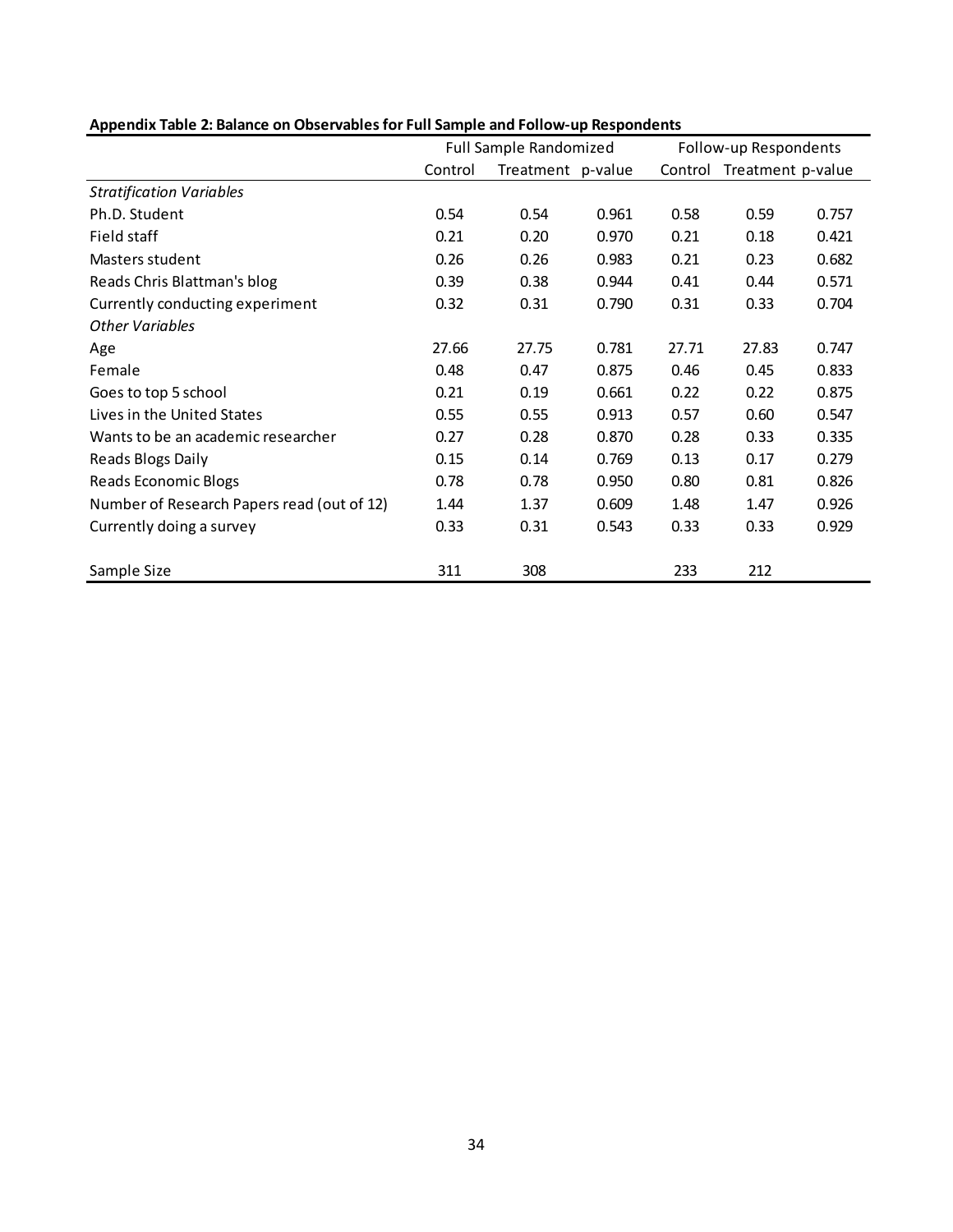|                                                     |               |            | Excluding                  | <b>Falsification Test</b> |
|-----------------------------------------------------|---------------|------------|----------------------------|---------------------------|
|                                                     | Control Group | Table 4    | Blattman &                 | Impact of                 |
|                                                     | Mean          |            | Estimate Aid Watch readers | Reading Blattman          |
| Interest in Working as a researcher:                |               |            |                            |                           |
| at World Bank                                       | 7.87          | $0.514*$   | 0.947                      | 0.205                     |
|                                                     |               | (0.301)    | (0.659)                    | (0.295)                   |
| at IMF                                              | 5.18          | $-0.534$   | $-0.292$                   | $-0.568$                  |
|                                                     |               | (0.430)    | (0.772)                    | (0.360)                   |
| at top-10 research university                       | 7.63          | 0.282      | 0.350                      | $-0.254$                  |
|                                                     |               | (0.370)    | (0.655)                    | (0.381)                   |
| at Liberal Arts University                          | 5.55          | $-0.364$   | $-0.542$                   | 0.413                     |
|                                                     |               | (0.377)    | (1.055)                    | (0.335)                   |
| <b>Perception of Quality of Research Produced</b>   |               |            |                            |                           |
| at World Bank                                       | 7.73          | $0.442*$   | 0.500                      | $-0.030$                  |
|                                                     |               | (0.232)    | (0.400)                    | (0.227)                   |
| at IMF                                              | 6.39          | 0.052      | $-0.558$                   | $-0.508*$                 |
|                                                     |               | (0.312)    | (0.562)                    | (0.290)                   |
| at Harvard, Yale and MIT                            | 8.70          | $0.346**$  | 0.144                      | $0.327*$                  |
|                                                     |               | (0.169)    | (0.380)                    | (0.172)                   |
| at selection of other schools                       | 6.85          | 0.010      | $-0.280$                   | 0.069                     |
|                                                     |               | (0.186)    | (0.352)                    | (0.199)                   |
| Perception of Extent to which World Bank staff face |               |            |                            |                           |
| Censorship over blog posts (1=high, 5 = low)        | 3.41          | $0.711***$ | $0.978***$                 | $-0.300**$                |
|                                                     |               | (0.149)    | (0.236)                    | (0.151)                   |
| <b>Awareness of Individuals</b>                     |               |            |                            |                           |
| Proportion aware of 2 Development Impact bloggers   | 0.61          | $0.168***$ | $0.267**$                  | 0.073                     |
|                                                     |               | (0.062)    | (0.112)                    | (0.065)                   |
| Proportion aware of 7 comparable researchers not    | 0.54          | 0.058      | 0.136                      | $0.097*$                  |
| mentioned on Development Impact blog                |               | (0.053)    | (0.126)                    | (0.050)                   |
| Sample Size                                         |               | 433        | 217                        | 433                       |

## **Appendix Table 3: Robustness of Matching Estimators in Table 4**

Notes: Robust standard errors in parentheses, \*, \*\* and \*\*\* indicate significance at the 10%, 5% and 1% levels respectively.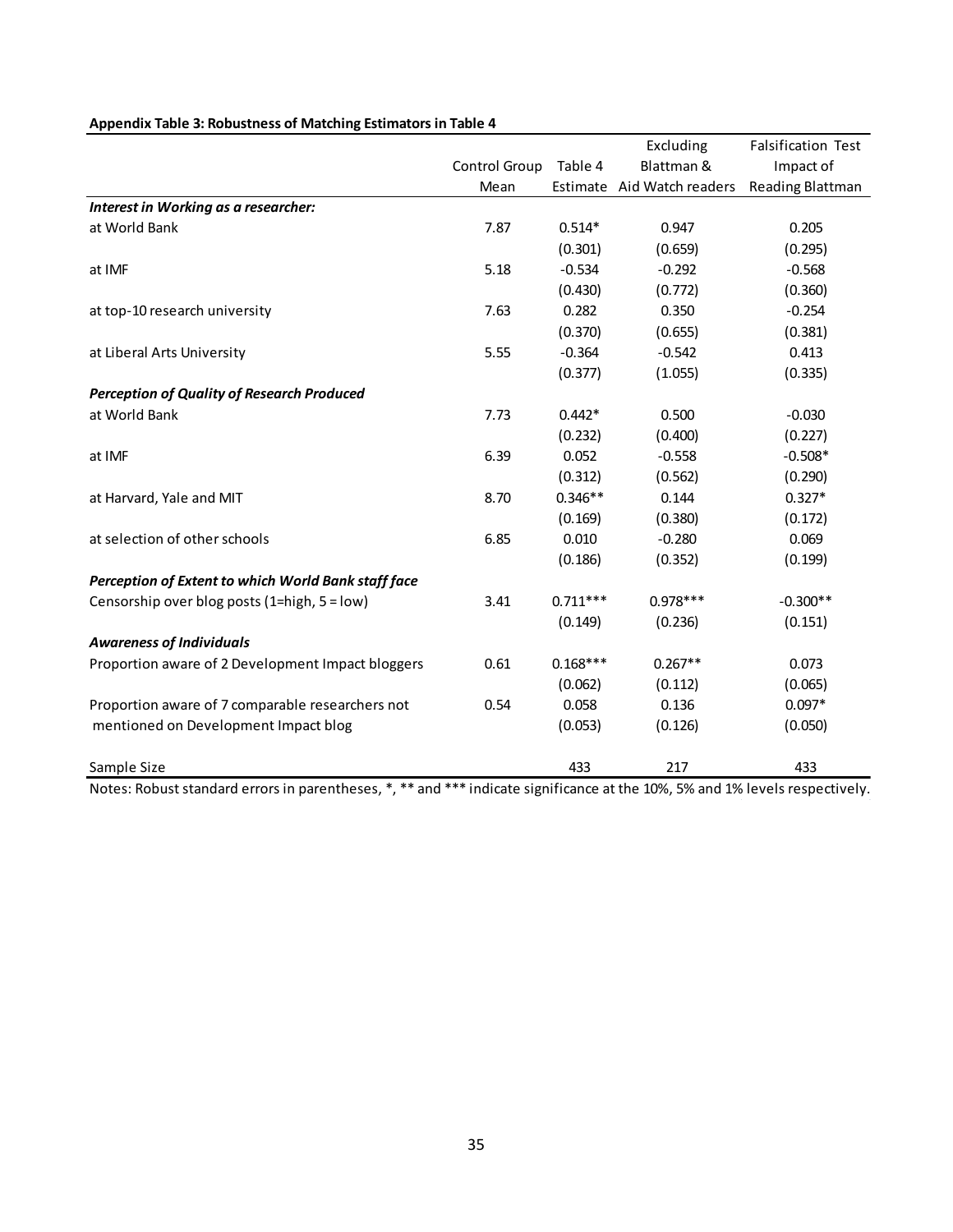## **Appendix Table 4: Robustness of Matching Estimators in Table 5**

|                                                 |                          |            | Excluding         | <b>Falsification Test</b> |
|-------------------------------------------------|--------------------------|------------|-------------------|---------------------------|
|                                                 | Control Group<br>Table 5 |            | Blattman &        | Impact of                 |
|                                                 | Mean                     | Estimate   | Aid Watch readers | Reading Blattman          |
| <b>Knowledge</b>                                |                          |            |                   |                           |
| Number of questions correct about 6 papers      | 0.91                     | $0.655***$ | $0.379*$          | 0.168                     |
|                                                 |                          | (0.151)    | (0.196)           | (0.132)                   |
| Changed how they feel about effectiveness of an |                          |            |                   |                           |
| intervention in the past month                  | 0.25                     | $0.192***$ | $0.233*$          | 0.068                     |
|                                                 |                          | (0.071)    | (0.130)           | (0.050)                   |
| Sample size                                     |                          | 439        | 220               | 439                       |

Notes: Robust standard errors in parentheses, \*, \*\* and \*\*\* indicate significance at the 10%, 5% and 1% levels respectively.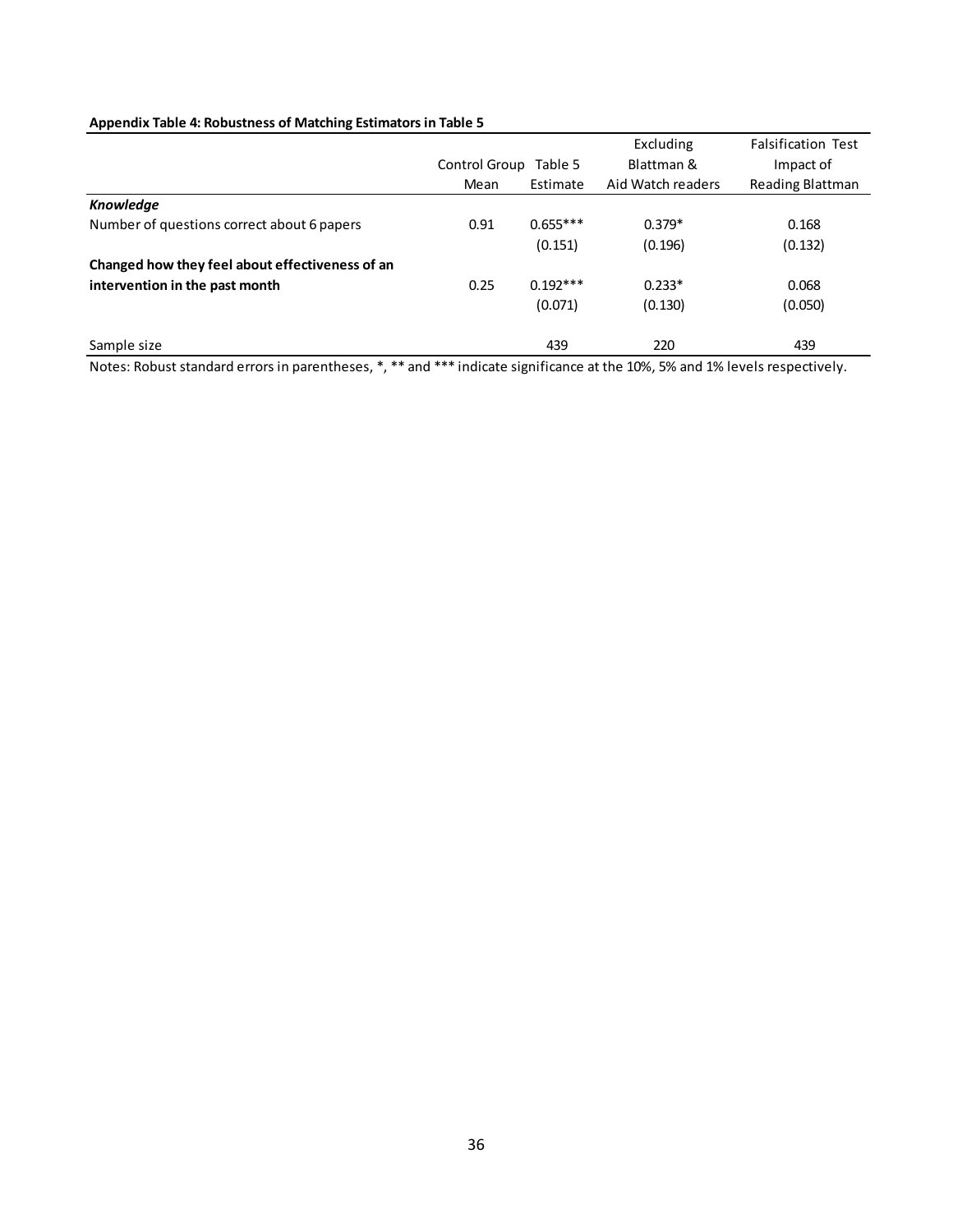# **Appendix 2: Knowledge Questions (correct answers in bold)**

- 1. In Alfredo Burlando's study of the impact of a black-out on infant health in Zanzibar, what did he find?
	- a. Infants born during the black-out were more likely to die in their first two weeks

# **b. Infants born 7-9 months after the black-out weighed less**

- c. Infants conceived during the blackout weighed less
- d. Mothers who knew they were pregnant weren't able to protect their fetuses from income shocks
- e. All of the above
- f. Don't know/have never heard of this study
- 2. Consider a randomized experiment in which only 25% of those in the treatment group take up the intervention, and that 0% of the control group get the treatment. Assume the treatment and control groups are the same size, and a constant treatment effect. How much does the sample size need to be to get the same power as you would get with a sample size of 1000 and 100% takeup?
	- a. 1250
	- b. 1500
	- c. 2000
	- d. 4000
	- e. 8000
	- **f. 16000**
	- g. Don't know
- 3. In Barrera-Osorio, Bertrand, Linden and Perez-Calle's study of the impact of a conditional cash transfer program in Colombia, they look at impacts on both self-reported schooling and administrative schooling data. Which of the following do they find?

# **a. Students in both the treatment and the control groups over-report schooling**

- b. Students in the control group, but not the treatment group, over-report schooling
- c. Students in the treatment group, but not the control group, over-report schooling
- d. Students in both the treatment and control groups accurately report schooling
- e. Don't know/never heard of this study.